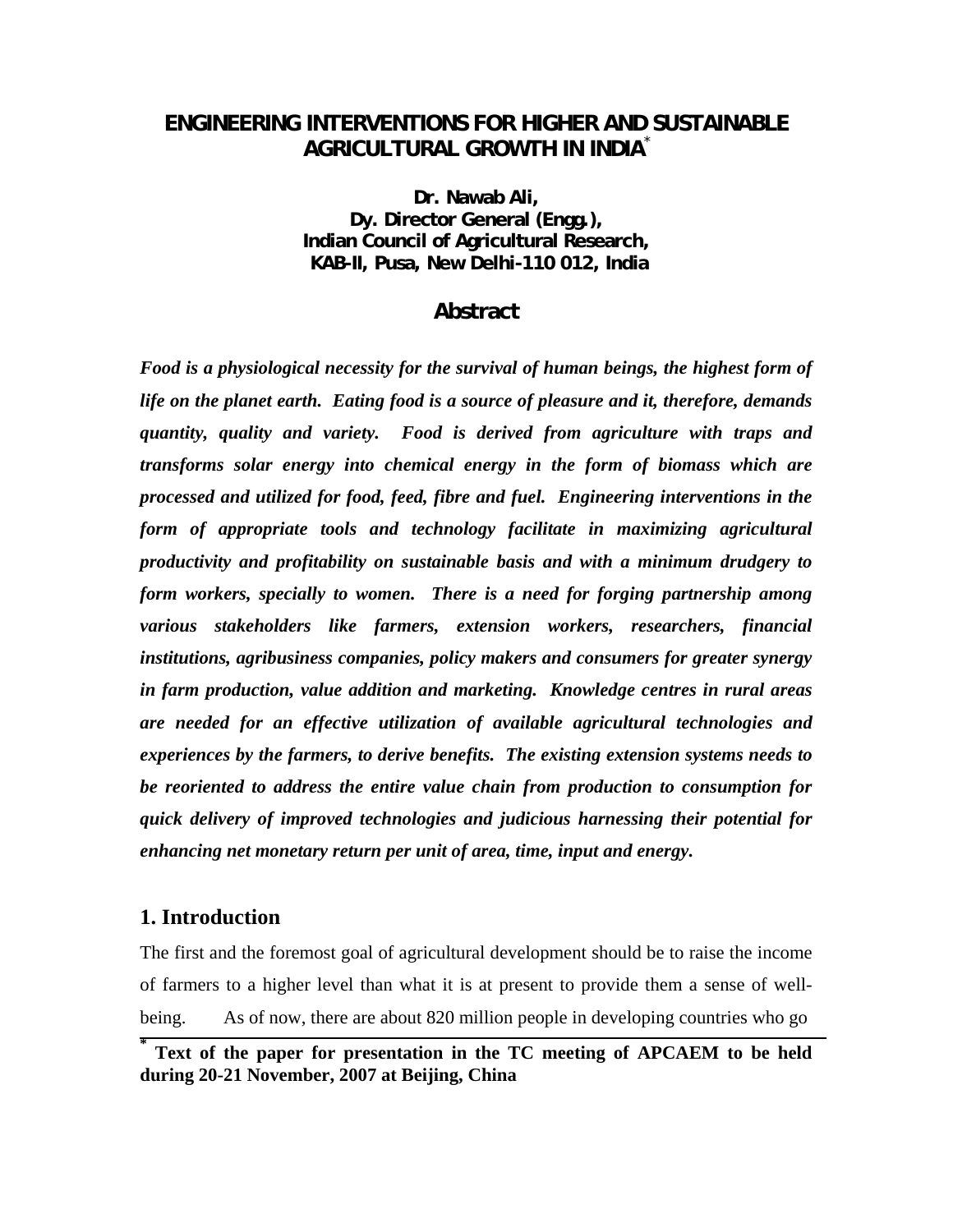hungry every day and 70% of them are in Asia. Investment in agriculture and allied sectors promise greater return than that made in other areas by the national/state governments. Small and marginal farmers, whose potential if harnessed properly, can bring about a substantial positive changes in the agricultural scenario of the country.

Looking into the present scenario of ever increasing world population, the task to provide food and nutritional security to every human being is becoming difficult. It is further being complicated owing to environmental problems, which are cropping up due to intensive use of chemicals. Therefore, the sustainability of agricultural production is a major concern for human beings as agriculture is the prime source of food and backbone of the Indian economy. **Agriculture is sustainable when it is ecologically sound, economically viable and socially acceptable and based on a holistic scientific approach**. Biotechnology offers efficient and cost effective means to produce an array of novel, value added products and tools. It has the potential to increase food productivity, reduce the dependency of agriculture on chemicals, lower the cost of raw materials and reduce the negative environmental impact associated with traditional production methods.

Agriculture research must be reoriented to concentrate on the efficient use of land, water and people. It should lead to sufficient food production for the planet including the billion plus population of India. Agriculture has to grow at 4% for India to maintain a sustained annual GDP growth of 8-9%. Doubling the current agricultural growth level of 2.3% is indeed an ambitious target no doubt, but it is achievable if right tools and measures are adopted.

There is a need for forging partnership among various stakeholders like farmers, extension workers, researchers, agribusiness companies, financial institutions, policy makers and consumers for greater synergy in farm production and value addition. Knowledge centres in rural areas are needed for an effective utilization of available agricultural technologies and experiences by the farmers to derive the benefits.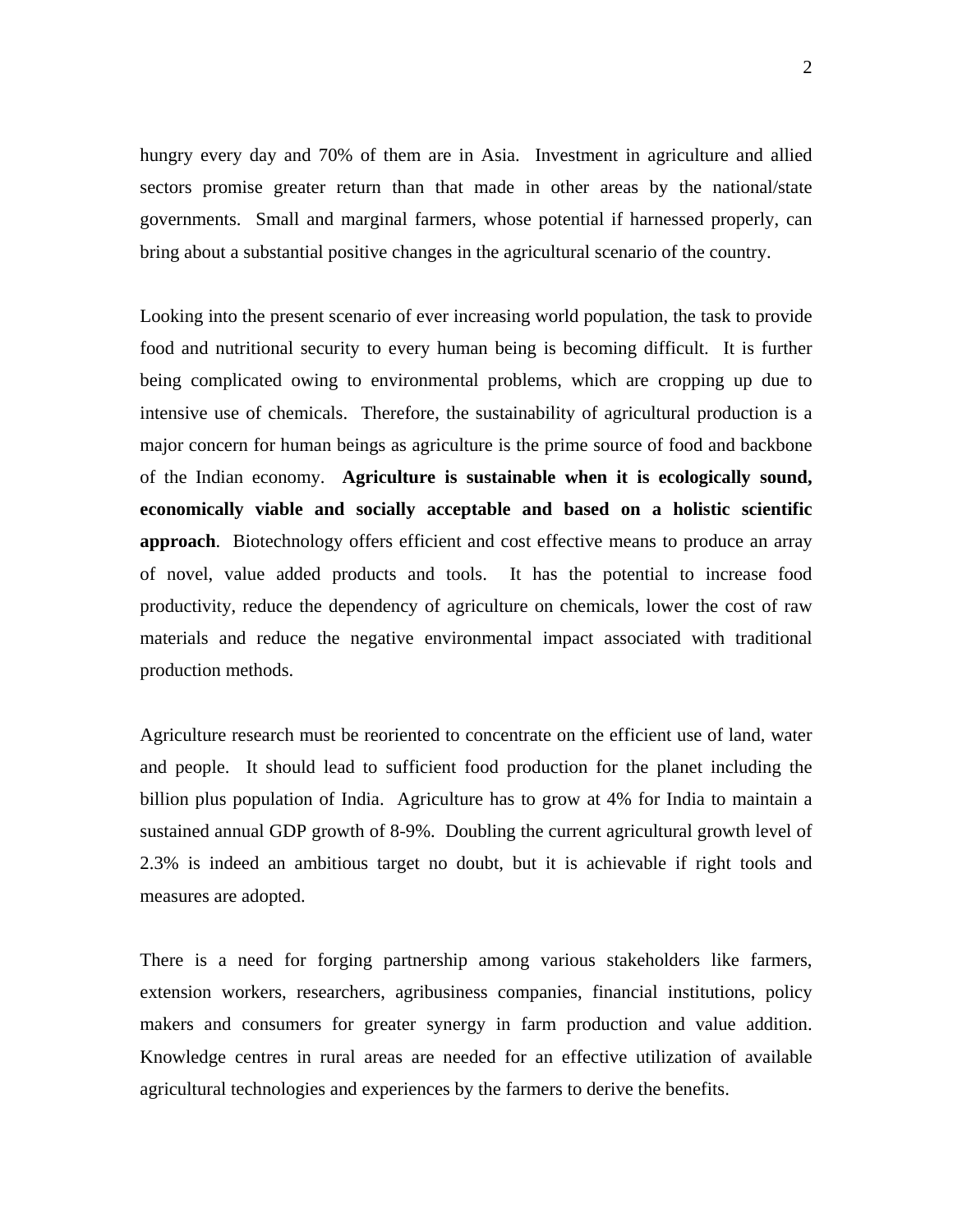# **2. Agricultural Scenario**

India's economic security continues to be predicated upon the agriculture sector and the situation is not likely to change in the foreseeable future. Even now, agriculture supports 58% of population, as against about 75% at the time of independence. In the same period, the contribution of agriculture and allied sector to the GDP has fallen from 61 to 19%. As of today, India supports 16.8% of the world's population on 4.2% of the world's water resources and 2.3% of the global land. Per capita availability of resources is about 4 to 6 times less as compared to the world average. This will decrease further due to increasing demographic pressure and consequent land diversion for non-agricultural use.

Around 51% of India's geographical area is already under cultivation as compared to 11% of the world average. The present cropping intensity of 136% has registered an increase of only 25% since independence. Further, rainfed drylands constitute 65% of the total net sown area. Also there is an unprecedented degradation of land (107 million ha) and groundwater resource. There is a fall in the rate of growth of total factor productivity. This deceleration needs to be arrested and agricultural productivity has to be doubled to meet the growing needs of the population by 2050. Efficiency-mediated improvement in productivity is the most viable option to raise production.

The country recorded impressive achievements in agriculture during the three decades since the onset of green revolution in late 1960s. This enabled the country to overcome widespread hunger and starvation; achieve self-sufficiency in food; reduce poverty and bring economic transformation of millions of rural families. The situation however started turning adverse for the sector around mid nineties, with slowdown in growth rate of output which then resulted in stagnation or even decline in farmers' income leading to agrarian distress which is spreading and turning more and more serious.

Natural resource base of agriculture which provides for sustaining production is shrinking and also degrading which is adversely affecting the production capacity of ecosystem. However, demand for agriculture is rising rapidly with increase in population and per capita income and growing demand from industry sector. There is thus urgent need to identify the severity of problems confronting agriculture sector and restore its vitality and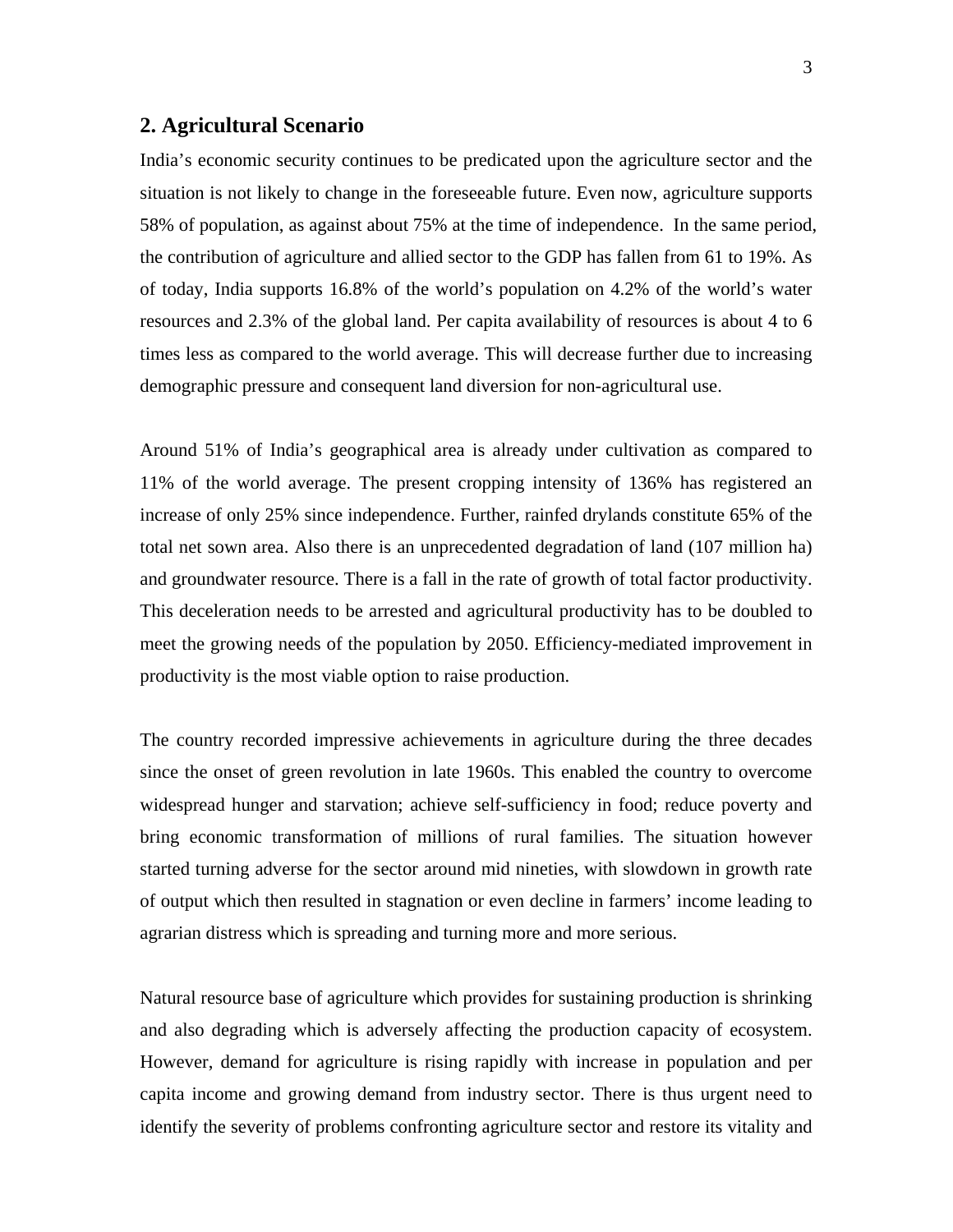put it back on higher growth trajectory. The problems, however are surmountable, particularly when new tools of science and technology have started offering tremendous opportunities for application in agriculture. The projected production requirements of various agricultural commodities by the year 2011-12 and growth rates needed to meet those requirements are given in Table-1.

| <b>Commodity</b>       | <b>Required</b><br>Production,<br>million tonnes | <b>Required growth</b><br>rates, % |
|------------------------|--------------------------------------------------|------------------------------------|
| Rice<br>$\bullet$      | 105                                              | 2.06                               |
| Wheat                  | 79                                               | 0.95                               |
| Coarse cereals         | 48.0                                             | 5.15                               |
| <b>Total cereals</b>   | 232                                              | 2.21                               |
| Pulse                  | 20                                               | 2.35                               |
| <b>Total foodgrain</b> | 252                                              | 2.21                               |
| Milk and milk products | 113.0                                            | 3.18                               |
| Egg                    | 62.0                                             | 6.09                               |
| Meat                   | 8.6                                              | 5.03                               |
| Fish                   | 8.6                                              | 4.39                               |
| Edible oilseeds*       | 31.8                                             | 2.87                               |
| Vegetables             | 109.0                                            | 2.51                               |
| <b>Fresh Fruits</b>    | 67                                               | 3.46                               |
| Sugar and gur<br>k     | 35.50                                            | 3.87                               |

**Table-1: Projected production requirements of various agricultural commodities by 2011-12.** 

 **\*** 40% import dependency

 These projections include export in the same ratio as in the base year (2004-05). India is required to raise foodgrain production by more than 2% per year to keep pace with growth in demand. Required growth rate in milk and milk products towards the end of 11<sup>th</sup> Five Year Plan is 3.18%. Even with 40% dependence on import, oilseed production need to increase by 2.87%.

Achieving 4% growth in agriculture against the present level of about 2% in the Eleventh Plan has become critical to avert any crisis in agrarian sector and fulfil the needs of growing economy. The higher growth could very well be realized through adoption of available technologies that minimize yield gaps between the experimental farms and farmers' fields. The Government is keen on devising ways and means to facilitate States in adopting these technologies promising tangible yield gains of 40-100%.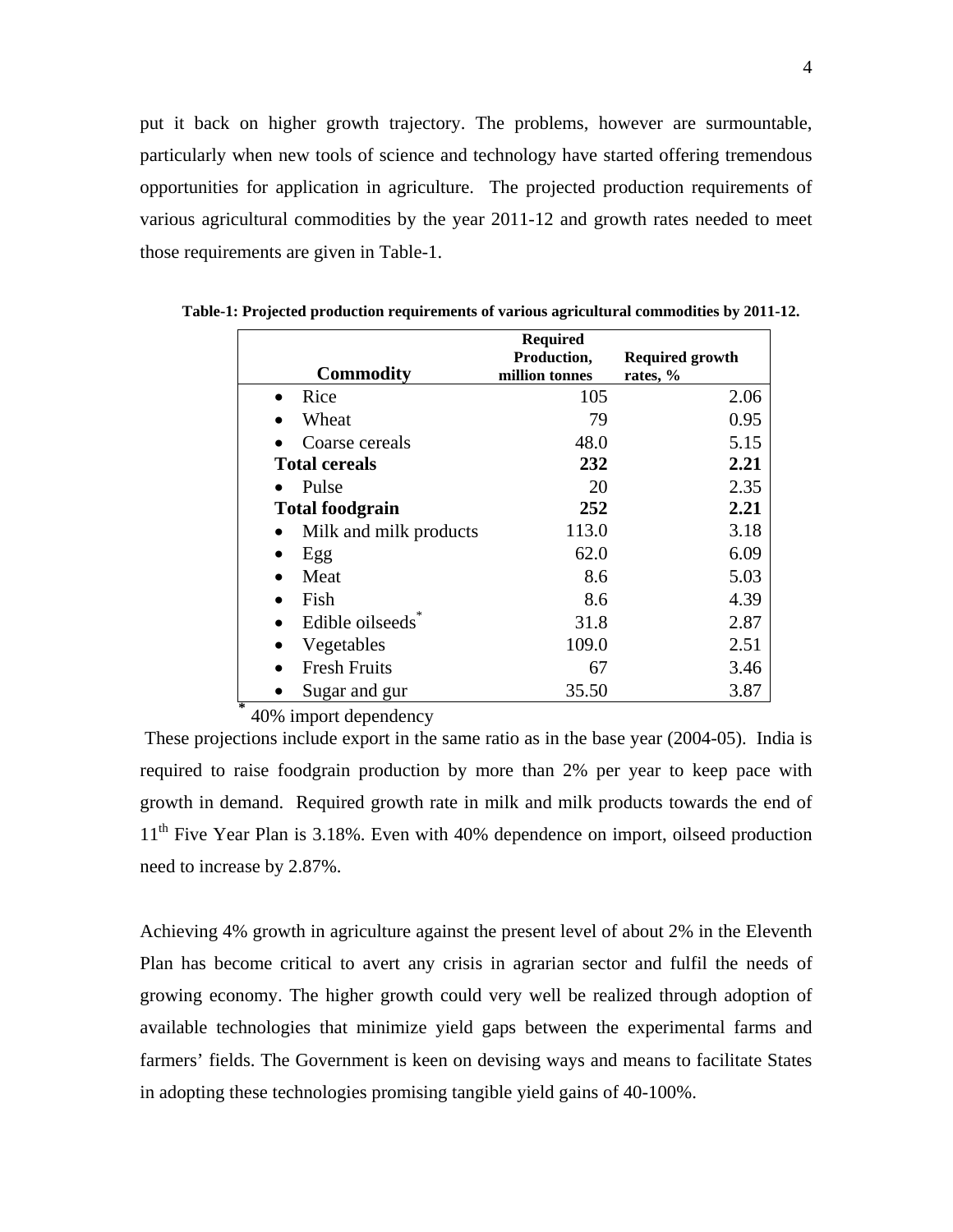# **3. Sustainable agriculture**

Food and fibre productivity has soared due to new technology, mechanization, chemical use, specialization and government policies that favoured maximization of production. Though these changes have many positive effects but also resulted into topsoil degradation, groundwater depletion and contamination, decline of living and working conditions of farm workers, higher cost of production, and the disintegration of economic and social conditions in rural communities. Such agricultural practices are now being questioned and the farming community and other rural population want to have sustainable agriculture to address these environmental and social concerns and have innovative and economically viable opportunities for farmers, agricultural workers, consumers, policy makers and other stakeholders in the entire food system.

The ideas, practices and policies that would define the concept of sustainable agriculture are still evolving. It integrates three main goals namely environmental health, economic profitability and social & economic equity. Sustainability rests on the principle that we must meet the need of the present without compromising the ability of future generations to meet their own needs. Therefore, stewardship of both natural and human resources is of prime importance. Stewardship of human resources include consideration of social responsibilities such as working and living condition of farm workers, needs of rural communities and consumers health & safety, both in the present and the future. Stewardship of land and other natural resources involved maintaining or enhancing this vital resource base for the long term. A systems perspective is essential to understand sustainability. It involves individual farm, local eco-system and communities that get affected by this farming system, both, locally and globally. A system approach gives us the tool to explore the inter connections between farming and other aspects of environment. It also implies inter-disciplinary efforts in research and education from researchers, farmers, farm workers, consumers, policy makers and others. Making the transition to sustainable agriculture is a process involving a series of small but realistic steps. Realization of the goal of sustainable agriculture is the responsibility of all participants in the system, including farmers, farm workers, policy makers, researchers, retailers, consumer and other stakeholders. Each group has its own part to play to strengthen the sustainable agriculture.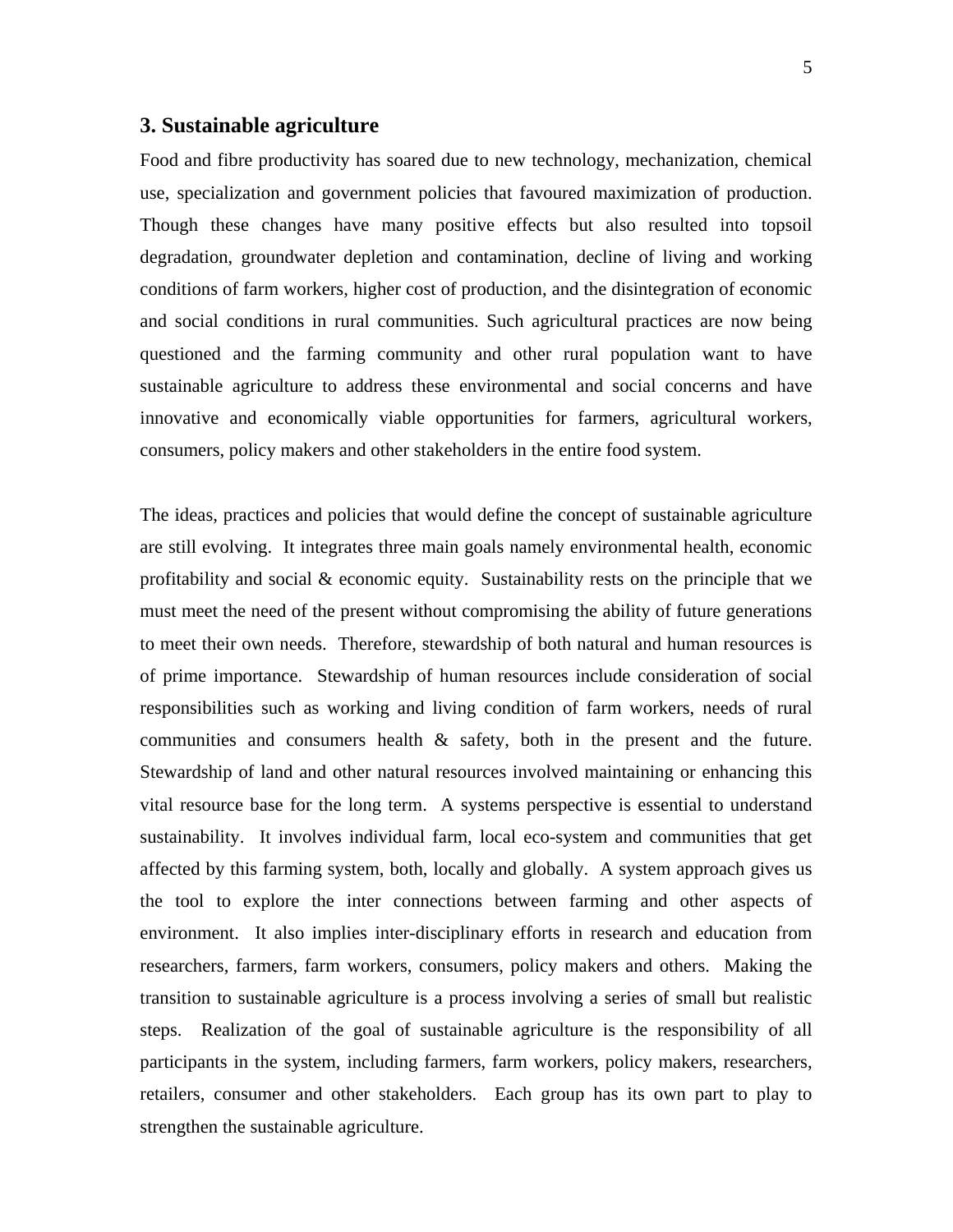## **4. Sustainable Management of Natural Resources**

Continued degradation of natural resources under intensive agriculture to attain goals of food sufficiency is one of the reasons for declining factor productivity and stagnation in food grain production in the country. The health of soils has been impaired due to emergence of multi-nutrient deficiencies and falling organic carbon levels. The soils are, generally, not replenished adequately with the nutrients removed by the crops, particularly of micro and secondary nutrients. The wider fertilizer consumption ratios for many states corroborate the nutrient imbalance in soils. The soils are, presently, operating on a negative nutrient balance of about 10 million tonnes per annum. The limiting nutrients, not allowing full expression of other nutrients, obviously, lower the overall fertilizer use efficiency and crop productivity. The farmers are resorting to addition of more and more fertilizers to obtain yields similar to previous years, especially in ricewheat belt of Indo-Gangetic plain and thus increased inputs are adding to the production cost, marginalizing net returns to the farmers.

Site-specific integrated nutrient management, envisaging precise use of chemical fertilizers including secondary and micronutrients, organic manures, composts/vermicomposts, biofertilizers and green manures is ideal. This will maintain soil health, enhance nutrient use efficiency, provide sustained yields and ensure better economic returns to the farmers. The system is also benign environmentally in containing the emissions of green house gases and pollution of surface and ground water resources. The ICAR has generated site-specific nutrient management packages for use by the states that would enable additional 50-60 million tonnes of food grains.

The agricultural sector is going to face grim competition for supplies of fresh water, with its share dropping to 75 % from the present 83% in the near future, in the wake of growing industrial and domestic sectors. The judicious management of water resources is, therefore, going to be crucial to sustain agricultural growth in the country. Presently, the ground water is being overdrawn in Central Punjab, Haryana, Western Uttar Pradesh, Rajasthan, Tamil Nadu and West Bengal, forcing sharp fall in water table in these areas. The excess use of canal water in south-western Punjab, Haryana and Rajasthan is leading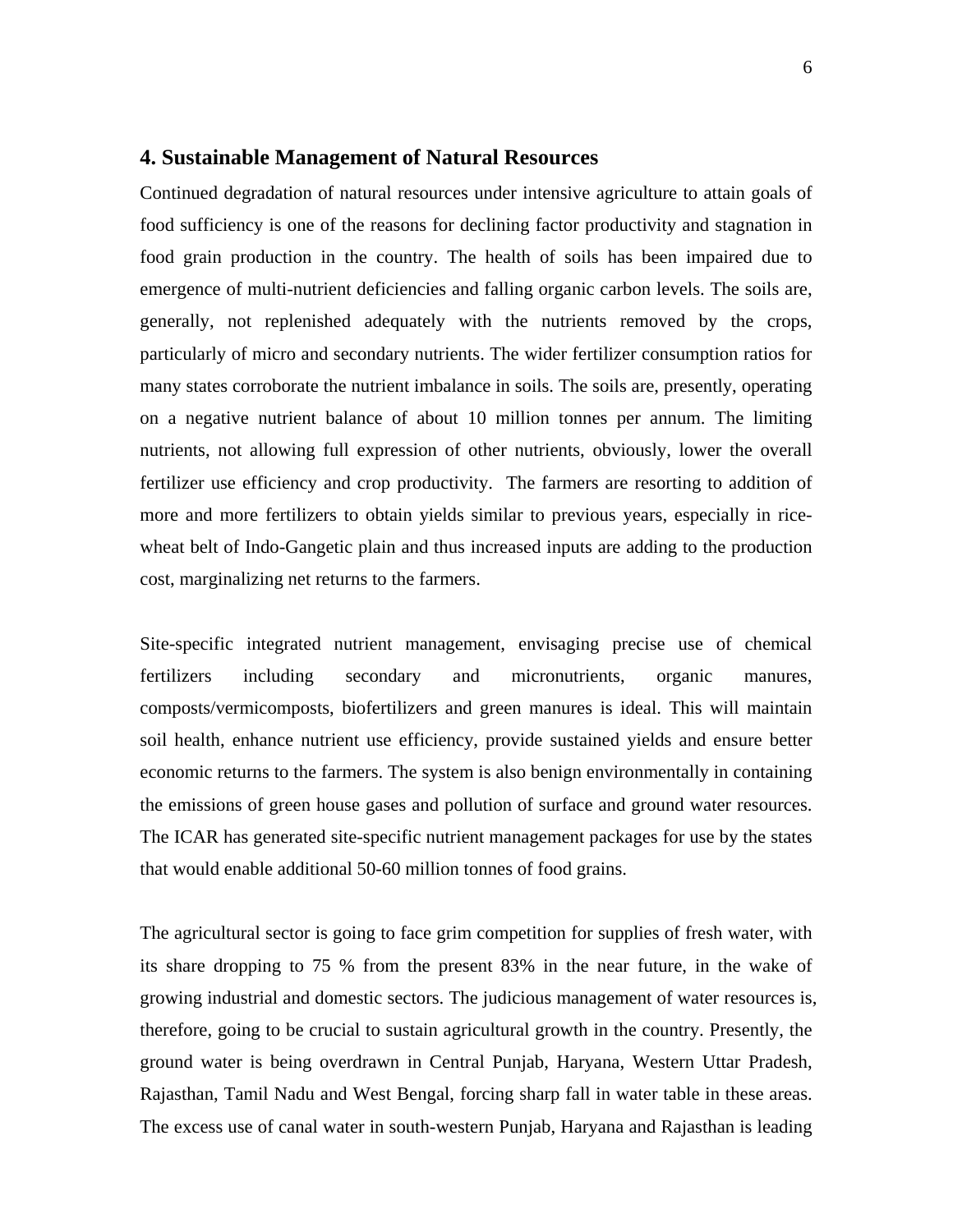to water logging and development of secondary salinity. The conjunctive use of water and diversification of rice-wheat is required for solving the emerging problem. Large volumes of waste waters (18.4 million m3 ./day) need to be utilized for irrigation after their proper treatment, especially in peri-urban areas. The micro-irrigation economizing on water and nutrients requires to be promoted in a big way.

About 25 million hectares of acidic soils in the country have low productivity of less than 1 t/ha due to deficiencies as well as toxicities of certain nutrients. Liming and adequate fertilizer use have the potential to double productivity of these lands. Adoption of costeffective technology to ameliorate acid soils developed by ICAR on over 25 million ha could contribute additional 25 million tonnes of food grains to the national food basket per annum. Cheap and effective liming materials required for the purpose like basic slag and lime sludges are available with steel industries and paper mills, respectively.

Nearly 8.5 million ha of soils affected due to alkalinity/salinity in the country have very low productivity and could be reclaimed with gypsum application. Over 1 million ha of such lands have been reclaimed in Haryana and Punjab, raising their productivity by about 6 tonnes/ha. The technology requires to be extended to other salt affected areas in Gujarat, Uttar Pradesh, Rajasthan, West Bengal and Andhra Pradesh. The availability of gypsum has to be organized with the dealers of agricultural inputs at a reasonable cost. The spread of technology on 5 million ha would provide additional 10 million tonnes of food grains.

Vermicomposting is an environment-friendly and useful method of conversion of rural and urban organic wastes into good quality manure. It requires less time for decomposition of the wastes as the material passing through the gut of earthworms undergoes quick enzymatic breakdown. Further, its nutritional quality is better than that of ordinary compost with higher contents of essential plant nutrients and several growth promoters from the secretions of worms and associated microbes. Vermicompost improves physical, chemical and biological environment of soils and overall crop productivity. Besides economic returns, the avocation provides employment to rural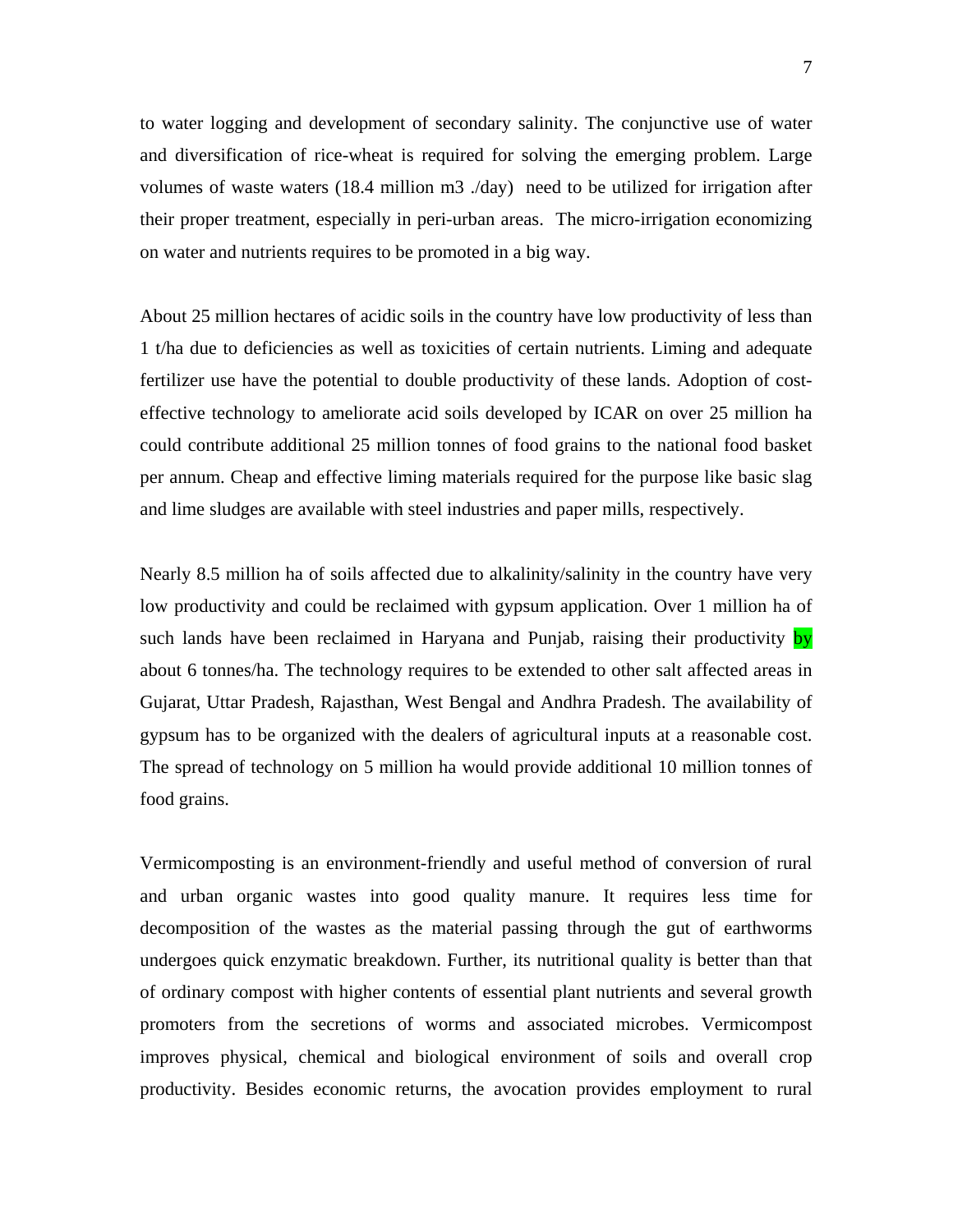households, especially women and hence, fits well in the Common Minimum Programme of the Government. And it is required to be promoted in a big way in rural India.

Large quantities of biodegradable waste are available through crop residues (350 million tonnes), vegetable and fruit wastes (5 million tonnes), press mud (5 million tonnes), poultry litter (1 million tonne) and city waste (57 million tonnes). Besides these, 5-6 million tonnes of low grade rock phosphate are also available for production of enriched vermicompost.

Farming systems combining different components of farming like crops, horticulture, livestock and fisheries provide ample opportunities of productivity enhancement (3-4 times compared to monoculture), employment, income generation and nutritional security. The systems are based on recycling of residue of one component for the production of others. These enterprises providing returns of around Rs 70,000/ha/annum need to be promoted particularly in the States of Orissa, Bihar, West Bengal, eastern Uttar Pradesh and the North-Eastern Hill States having over 12 million ha of waterlogged lands with very low productivity.

The rainfed farming practiced in over 87 million ha area of the country contributes 40% of food and supports 40% of human and 60% of livestock population. The rainfed areas are characterized by deficient and erratic rainfall, rampant land degradation and small and marginal poor farmers. In the absence of conducive environment, the rainfed areas were bypassed by the green revolution in the country. These areas still have low productivity and marketable surpluses. Enabling policy initiatives and absorption of the improved technologies could very well raise the productivity of these areas by half-a-tonne/ha. The technological interventions required are: water harvesting and ground water recharging for supplemental irrigation (117 million ha m of rainwater going waste as runoff), microirrigation, adequate and integrated fertilizer use (including secondary and micronutrients), development and introduction of suitable crops (especially hybrids of maize, pulses and oilseeds), integrated pest management, organic farming, increased credits, low premium crop insurance suiting to rainfed farmers and regular trainings to upscale skills and knowledge of farmers on various aspects of agriculture. All these interventions need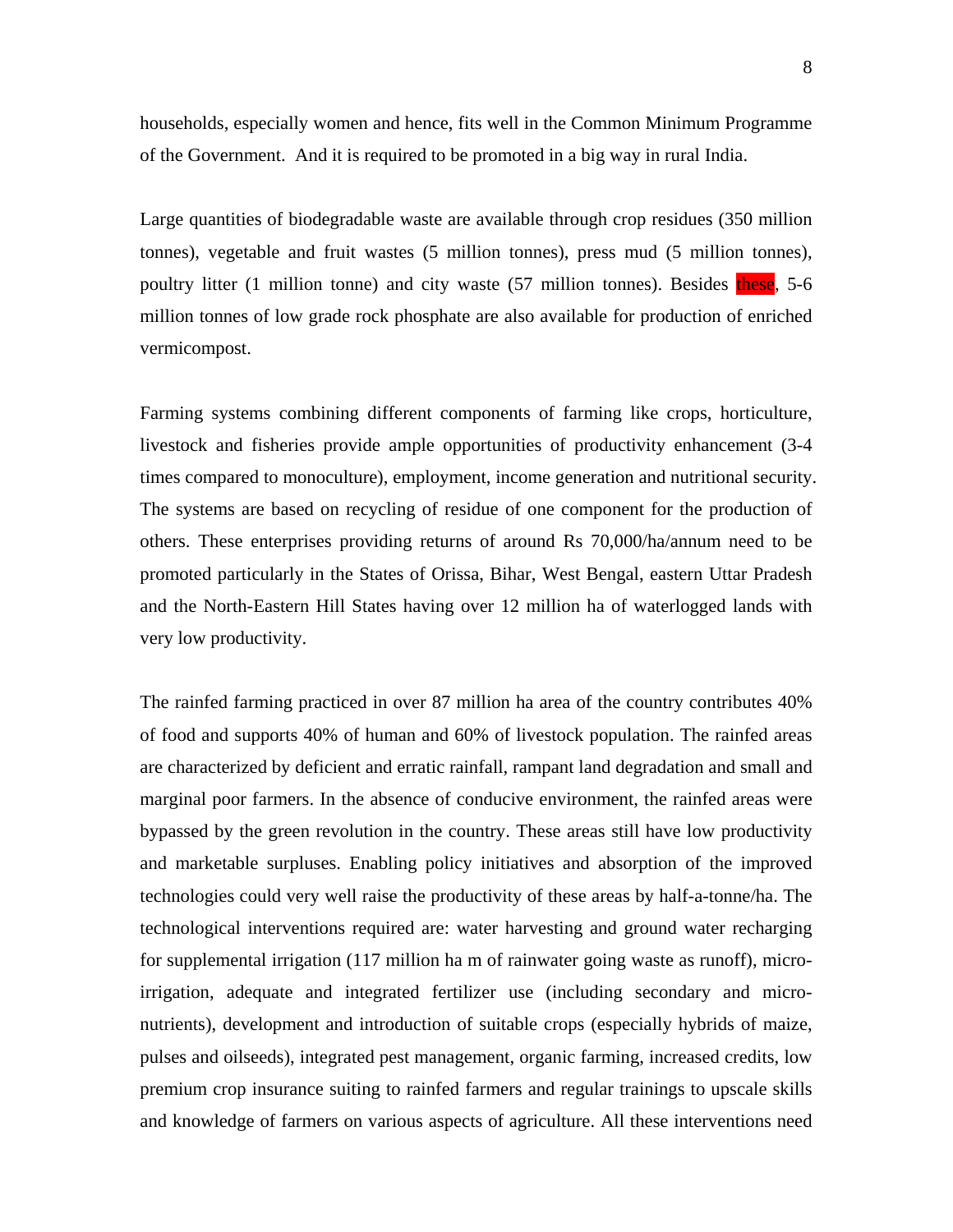to be viewed within the perspective of participatory Watershed Plus approach for greater transparency, equity, social security and sustainability. The KVKs (Farm Science Centres) and SAUs (State Agricultural Universitieis) may be involved in providing vocational training to farmers in micro-enterprises and refining their skills in rainfed agriculture.

Crop diversification is becoming essential for maintaining soil health, water balance and overall productivity in many parts of the country, especially in the Indo-Gangetic plain. This has to be achieved in synchronization with the soil, climate, availability of water and market potential, etc. The rice-wheat and monoculture require to be replaced with legumes, oilseeds, vegetables, fruits, medicinal and aromatic crops and other cash crops, for which the ICAR has evolved a number of viable and productive options. There is also a need to have assured market outlet for the produce for achieving the required diversification in different agro-ecological zones of the country.

# **5. Integrated Soil Fertility Management**

The distortion in soil fertility and deterioration in soil health are mainly due to the improper and indiscriminate use of certain fertilizers alone containing a few nutrients only without manures. When fertilizers are applied alone under intensive agriculture, the nutrients that are not supplied through fertilizers are depleted and exhausted and the status of a few nutrients supplied through the fertilizers would exceed the normal requirements leading to the distortion in the supply of nutrients and overall soil fertility. Both, under-fertilization and over-fertilization practices will distort the overall fertility and health of the soil. So, it is better to integrate soil fertility management involving manures and fertilizers in judicious combinations. It is a desirable, viable and feasible proposition to improve the fertility and health of the farmlands and to maximize the agricultural production in harmony with nature. It, therefore, leads to an integrated soil fertility management using manures and fertilizers, so that the green revolution that has been achieved can be sustained as a viable and profitable venture which would ensure the food security for the country.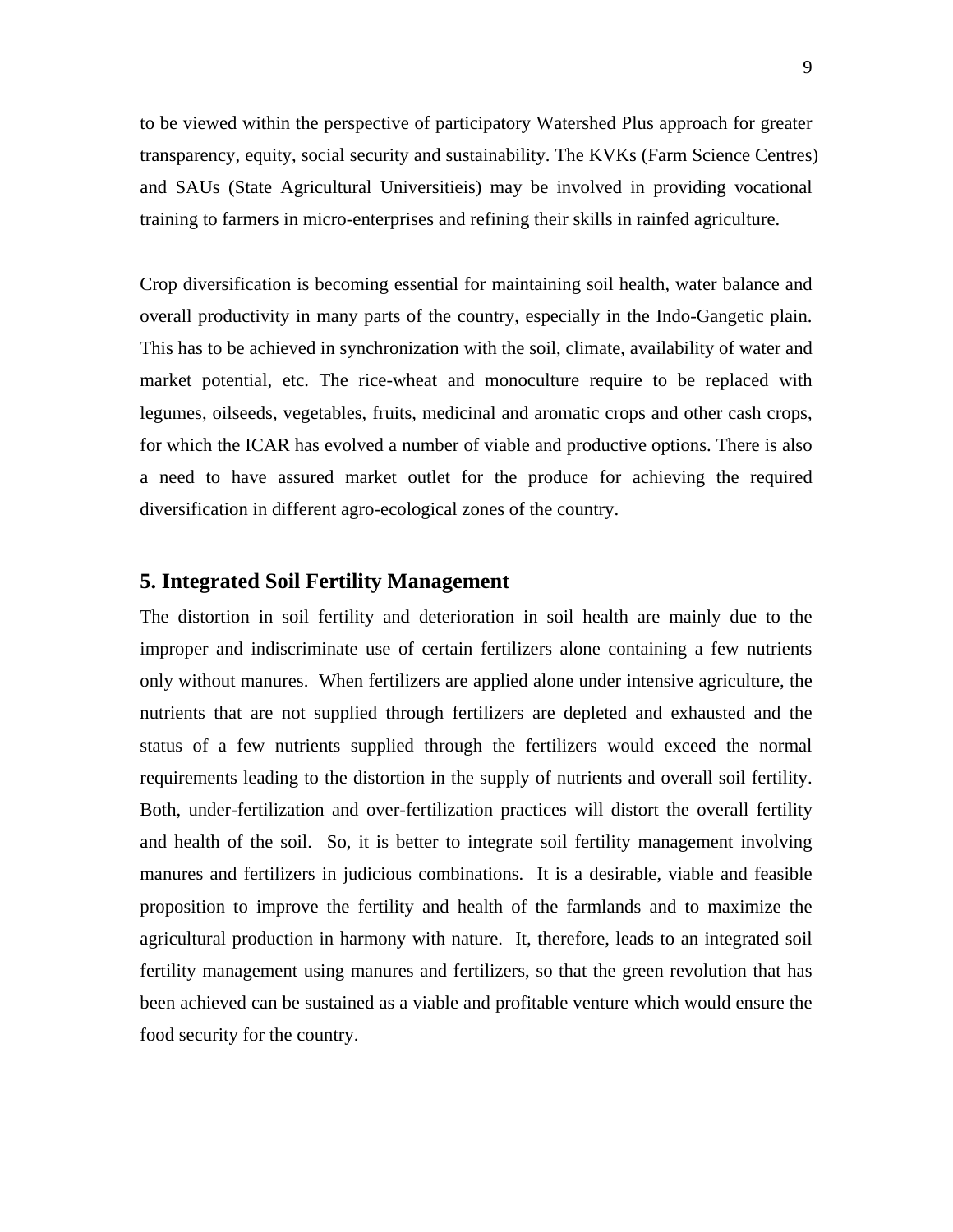# **6. Farm Tools and Equipment**

Farm tools and equipment are needed for timely completion of various agricultural operations and precise application of inputs to have higher productivity and profitability and also to reduce the drudgery of farm workers including women. 80% of farm holdings in India are less than one hectare and, source-wise, current power use is 65% mechanical, 21 % electrical, 8% animal and 6% human. Appropriate and selective mechanization is needed for production agriculture, post-harvest management and value addition using a proper blend of conventional and renewable energy sources to achieve higher income. While mechanization would augment the agricultural production by 10%-15%, post harvest management could add 5%-10% more by reducing losses. The potential for value addition to agro-produce including byproducts is immense, 25% - 400%, depending upon the commodity and the level of processing. For example, value addition is 25% for wheat to flour; 30% for chickpea to besan; 35% for paddy to rice; 25, 150 and 400% for soybean to flour, milk and tofu (soypaneer); 400% for wheat to biscuit and 400% for potato to potato chips.

The prominent resource/ inputs (seed, fertilizer, agro-chemicals, water, fuel and labour) conserving machines are laser land leveler, sub-soiler, rotavator, zero-till drill, happy seeder, raised bed former, precision planters, sugarcane cutter planter, rotary power weeder, aero-blast sprayer, wheat straw combine & balers, etc. It is estimated that application of laser land leveler in 2 million hectares under rice-wheat system could save 1.5 million ha-m of water, 0.2 million tonne of diesel and reduce GHG (greenhouse gases) emissions equivalent to 0.5 million tonne of carbon. Use of zero-till drill results into a saving of Rs. 2000-3000/ha consisting of 70 litres of diesel, time and labour. Today, zero till drills are being used over an area of about 2 million ha resulting into a saving of about Rs. 500 crore annually. The need is to expand the area under resource/ inputs conserving technologies and machines to make farming more profitable.

The farm produce and the remaining biomass/ crop residues are processed to convert them into edible/ usable products. Appropriate post harvest technologies and equipment, that are commodity and region specific, are available to minimize losses and add value.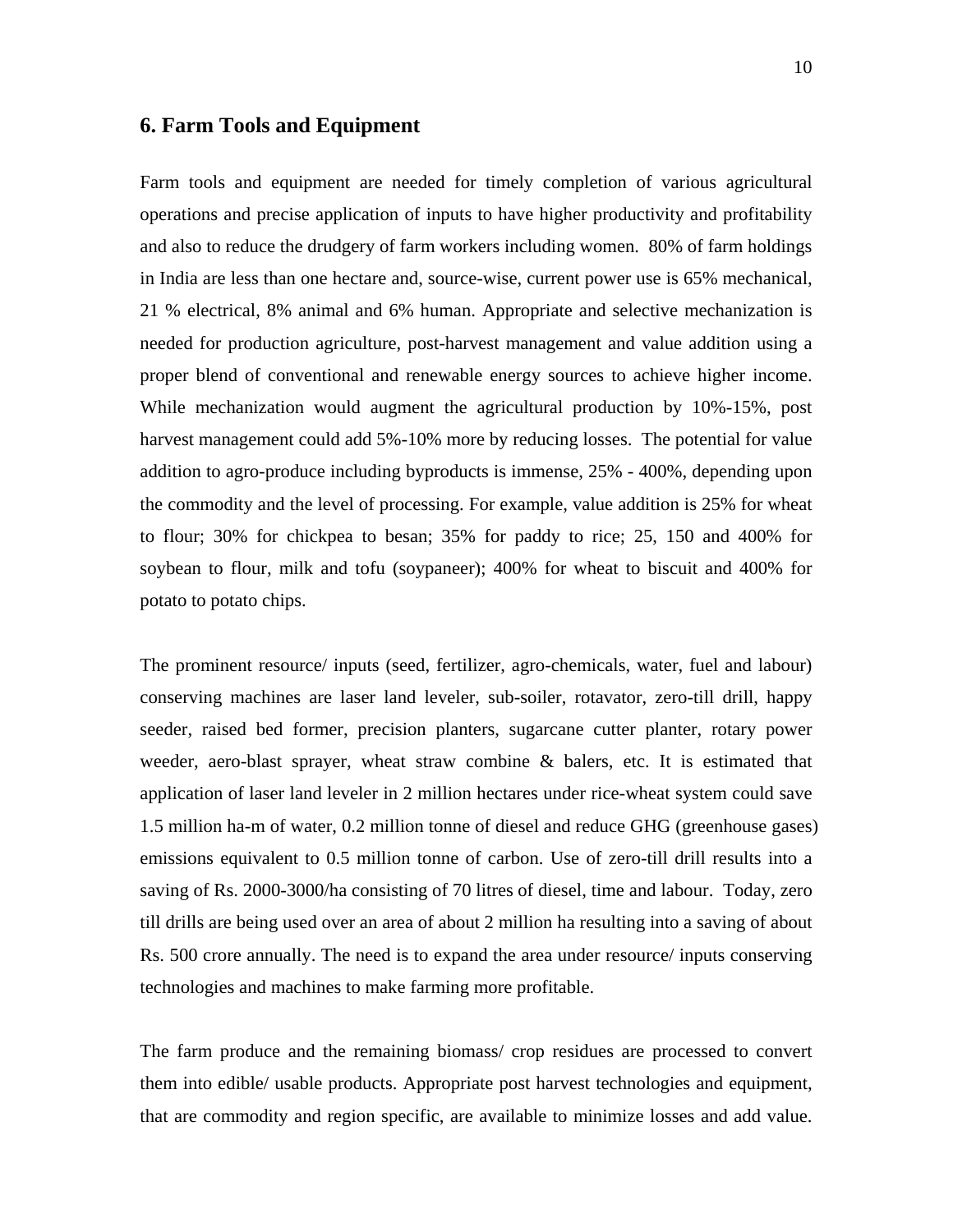For example, soybean which is rich in protein (40%), oil (20%), and other health promoting nutrients and phytochemicals, if processed appropriately into different food products such as dairy analogs, bakery products, snacks, etc, could fulfill much needed protein and calorie deficiency at an affordable price (Rs. 50/kg protein as compared to about Rs. 200/kg protein from pulses) to combat protein-calorie malnutrition.

About 4 million tonnes of soymeal, containing 50% protein is exported at Rs. 11,000/ tonne and at the same time the country is importing 1.8 million tonne of pulses worth Rs. 2,500 crore. Therefore, the need is to utilize soymeal protein to substitute pulse import and technologies are available to make use of soymeal for food in the form of soynuggets (soy-bari), soyflour, soy-fortified biscuits, snacks, etc. to provide 2 million tonnes dietary protein equivalent to 8-10 million tonnes of pulses. Similar technological interventions in paddy processing, pulse milling, oil extraction, etc are available for additional output of rice, pulse and oil at much lower cost than that from the production system.

Energy is a critical input in today's agriculture. Based on the current usage, the direct power availability is estimated at 1.5 kW/ha which needs to be enhanced to 3.5 kW/ha during the next 20 years to meet the agricultural production targets. The usage of liquid fuel in agriculture for production activities would go up to 45 million tonnes of oil in the next 20 years. There has been renewed interest in biomass as a source of energy since it is widely available, renewable, carbon neutral and has socio-economic benefits. It is estimated that about 150 million tonnes of surplus biomass would be available for conversion into fuel. Briquetting, solid-state fermentation, gasification, pyrolysis, etc are a host of technologies that are available today to efficiently convert the available surplus biomass into fuels. This biomass could generate about 15000 MW of quality power for meeting the demands in production catchments. What is required is to establish pilot plants using these technologies for decentralized power generation and then linking them with the agro-processing and other activities.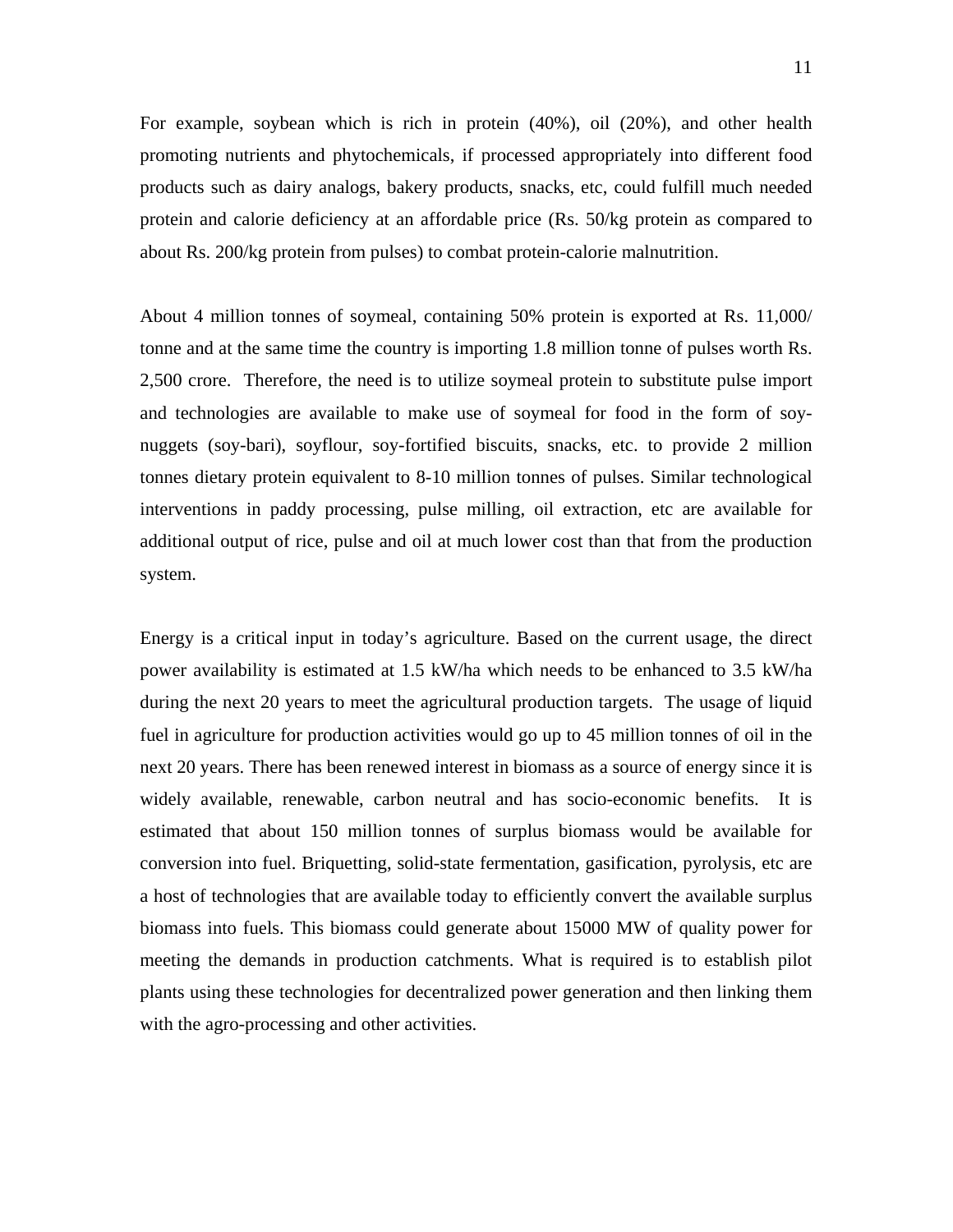A few important farm tools and equipment for mechanization of agricultural production operations, post harvest processing and biomass based renewable energy technologies are as follows:

| <b>Tools &amp; Equipments</b> | <b>Description</b>                                                                    |  |
|-------------------------------|---------------------------------------------------------------------------------------|--|
| Laser land leveler            | Used for leveling the land very precisely and accurately, the leveler reduces         |  |
|                               | water use by 20-30% and increases crop yield by 10-15% (cost: Rs 4 lakh)              |  |
|                               | with the land leveling cost of Rs. 1500-2000/ha.                                      |  |
|                               |                                                                                       |  |
| <b>Rotavator</b>              | Rotavator is used for seedbed preparation, weed control, mixing of soil with          |  |
|                               | crop residue and fertilizer and pudding of the soil. It saves time (30-35%),          |  |
|                               | water $(30%)$ and cost of operation $(20-25%)$ as compared to tillage by              |  |
|                               | cultivator and harrow.                                                                |  |
| Sub-soiler                    | It breaks soil hard pan up to a depth of 60 cm and is used for rain water             |  |
|                               | retention and suitable for dryland farming areas. Use of this implement results       |  |
|                               | in increased yields by upto 30% and the cost of operation is Rs 600/ha.               |  |
| <b>Zero-Till Drill</b>        | Use of zero-till drill for direct sowing of wheat after rice saves time (50%) and     |  |
|                               | cost (40%) as compared to the conventional practice of seedbed preparation            |  |
|                               | and sowing. It costs Rs 18,000-25,000/- depending upon the size of the drill          |  |
|                               | and the cost of operation is about Rs 1100/ha.                                        |  |
| <b>Happy Seeder</b>           | It combines two units, one for straw management and the other one is for              |  |
|                               | sowing wheat after paddy. Machine cost is Rs.60,000/- and the cost of                 |  |
|                               | operation is Rs.1400-1650 per ha. Green gram can also be sown in summer               |  |
|                               | after wheat harvest in standing stubble which helps in moisture conservation          |  |
|                               | and soil temperature regulation.                                                      |  |
| <b>Raised Bed Former</b>      | This equipment has been developed to facilitate Furrow Irrigated Raised Bed           |  |
|                               | (FIRB) cropping system for wheat after soybean, maize or cotton. It reduces           |  |
|                               | tillage requirement and the subsequent crop can be sown directly on the beds          |  |
|                               | without field preparation. The benefits of the machine are saving of cost of          |  |
|                               | operation (20-30%), seeds (25%), fertilizer (25%) and irrigation water (20-           |  |
|                               | $30\%$ ). The cost of the machine is Rs 40,000/-.                                     |  |
| <b>Ridger Seeder</b>          | The ridger seeder is suitable for dryland farming. It forms ridges and furrows        |  |
|                               | and does sowing on the ridge or at side of the ridge or in the furrows, as            |  |
|                               | desired. For kharif crops seeding is done on the ridges in paired-row system          |  |
|                               | and for Rabi crops seeding is done in furrows. It is suitable for planting ragi,      |  |
|                               | gram and <i>pearl millet</i> . There is increase of about 15% in the yield, compared  |  |
|                               | to conventional method of sowing. It costs Rs.13000 and cost of operation is          |  |
|                               | Rs 750/ha.                                                                            |  |
| <b>Inclined Plate Planter</b> | The planter is suitable for sowing bold and small seeds such as cotton,               |  |
|                               | soybean, groundnut, chickpea, sorghum, and mustard. It has six modular seed           |  |
|                               | boxes with independent metering mechanisms enabling it for intercropping. Its         |  |
|                               | field capacity is 0.45-0.65 ha/hr, cost is Rs. 12,000 and the cost of operation is    |  |
|                               | Rs. 600/ha                                                                            |  |
| <b>Sugarcane Cutter</b>       | It is suitable for cutting and planting sugarcane setts and application of            |  |
| <b>Planter</b>                | granular fertilizer in single operation. The machine accepts whole cane. This         |  |
|                               | implement costs Rs 45,000/- and the cost of operation is Rs 1300/ha as                |  |
|                               | compared to Rs 2,800/ha by conventional method. The labour requirement                |  |
|                               | and time of operation are reduced by 78% and 50%, respectively.                       |  |
| <b>Automatic</b><br>potato    | It is a two-row equipment to plant potato tubers of 20-40 mm size at 250-400          |  |
| planter                       | mm plant spacing. It can also be used for interculture and earthing operation.        |  |
|                               | Its field capacity is 0.4 ha/ hr, cost is Rs. 20,000 and the cost of operation is Rs. |  |
|                               | 750/ha                                                                                |  |
| <b>Rotary Power Weeder</b>    | It is suitable for weeding of wide spaced crops such as cotton, tapioca,              |  |
|                               | sugarcane, grapes, coconut, arecanut and other orchard and plantation crops.          |  |
|                               | The cost of the machine is Rs 55,000/- and its cost of operation is Rs 880/ha         |  |
|                               |                                                                                       |  |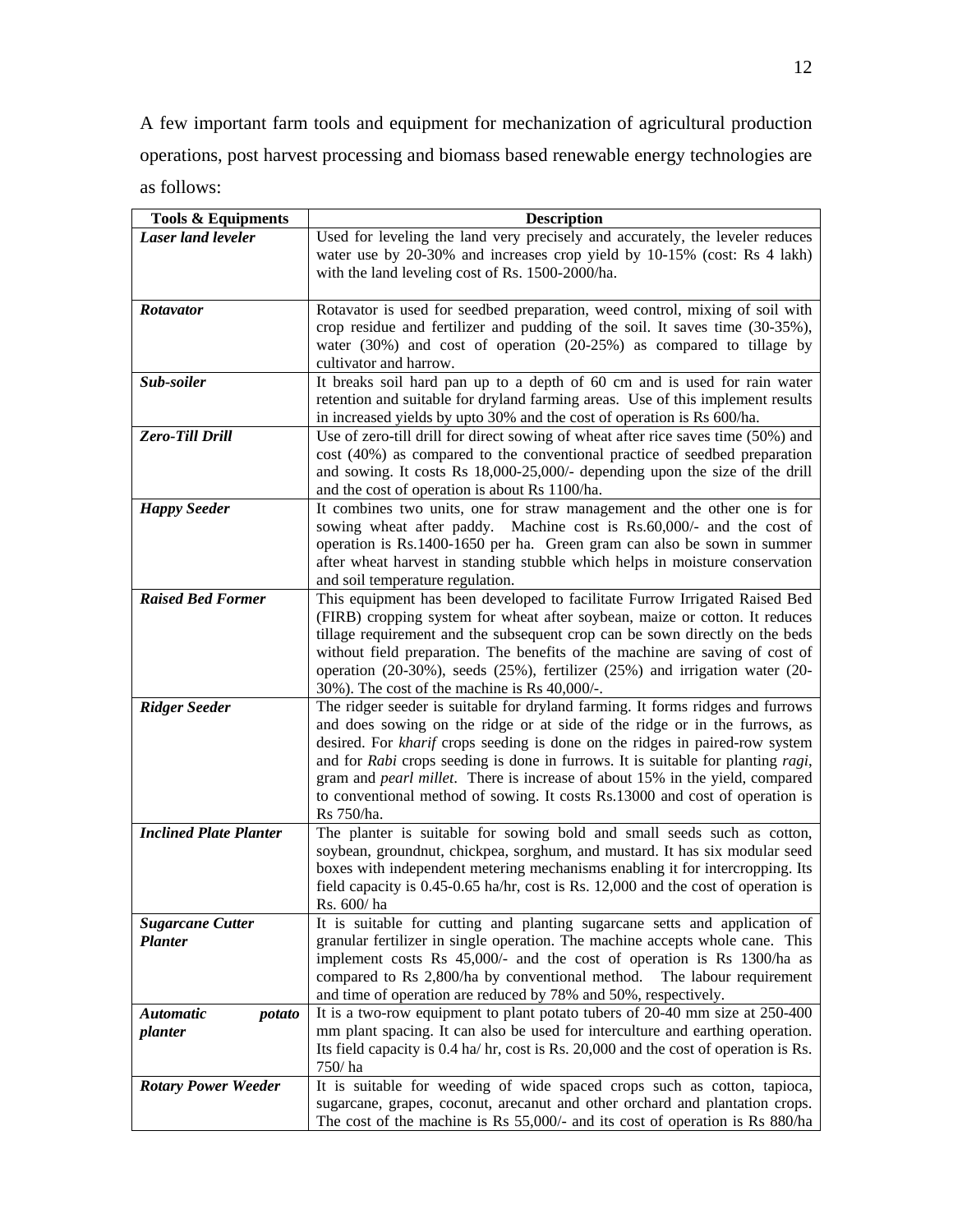|                                   | which is 35-50%, compared to manual weeding.                                        |
|-----------------------------------|-------------------------------------------------------------------------------------|
| Self-Propelled<br><b>High</b>     | It is a self-propelled unit suitable for spraying on tall crops like cotton. The    |
| <b>Clearance Sprayer</b>          | machine consists of two rear steered wheels and two front lugged wheels,            |
|                                   | which is powered with a 20 hp diesel engine and has a boom having 15                |
|                                   | nozzles. It costs Rs 2,00,000/- and cost of operation is Rs 75/ha. It can cover     |
|                                   | about 20-25 ha area in one day.                                                     |
| blast<br>orchard<br>Aero          | It is suitable for spraying in cotton, sugarcane, sunflower and horticultural       |
| sprayer                           | crops. The sprayer has provision to change the orientation of two spouts with       |
|                                   | help of two ratchets and pawls to adjust the spouts for maximum coverage of         |
|                                   | plant canopy. It covers 5-10 ha per day and saves 50-70% time and gives             |
|                                   | effective spray on the crop.                                                        |
| Self-Propelled<br><b>Vertical</b> | It is suitable for harvesting and windrowing cereals $\&$ oilseed crops. This       |
| <b>Conveyor Reaper</b>            | machine costs Rs 50,000 and the cost of operation is Rs 1100/ha compared to         |
|                                   | Rs 2,000/ha by conventional method.<br>It saves 50% labour and cost of              |
|                                   | operation and 75% operating time. The equipment gives negligible losses for         |
|                                   | paddy crop and within permissible limit for wheat.                                  |
| <b>Wheat Straw Combine</b>        | This machine cuts and gathers the left over straw from the combine harvested        |
|                                   | field and chops it into fine straw and blows it into a trailer. The capacity of the |
|                                   | machine varies from 0.4-0.5 ha/h and it recovers 55-60% of straw in addition        |
|                                   | to 75-100 kg of grains/ha resulting into an average net saving of Rs. 1,250/ha.     |
| <b>Straw</b> baler                | The baler makes rectangular or round bales by collecting the loose straw from       |
|                                   | the ground for use in card board making, briquettes or for electric generation or   |
|                                   | composting. Cost of machine is about Rs.4.5 to 5.5. lakh and the cost of            |
|                                   | operation is Rs.2000 and 2200, without and with stubble shaving, respectively.      |
|                                   |                                                                                     |
| <b>High</b><br>Capacity           | It is suitable for threshing wheat, maize, sorghum, gram, pigeon pea, soybean       |
|                                   | and sunflower crops. It costs Rs $55,000/4$ and cost of operation is Rs $5/q$ .     |
| <b>Multicrop Thresher</b>         | Output capacity is 533-2890 kg/h depending on the crop being threshed. It           |
|                                   | saves 50% labour and time of operation.                                             |
| <b>Greenhouse</b>                 | A one-hectare greenhouse costs about Rs. 1.0 crore and facilitates the              |
|                                   | production of high quality vegetables such as tomato, cucumber, gherkins, bell      |
| <b>Technology</b>                 |                                                                                     |
|                                   | pepper etc with annual production of about 150-200 tonnes. An area of 1.0           |
|                                   | lakh ha under greenhouse cultivation would provide 15 M t of vegetables in          |
|                                   | comparison to 2.5 M t under traditional cultivation practices. The need is to       |
|                                   | expand the area under greenhouse technology for high value and low volume           |
|                                   | crops in selected regions.                                                          |
| Drainage in vertisols             | Surface and sub surface drainage (SSD) technologies can be adopted in               |
|                                   | vertisols. The cost of making surface drains using a tractor-drawn ditcher is Rs.   |
|                                   | 500-750 /ha and that of SSD system is Rs. 35,000/ha. Surface and sub-surface        |
|                                   | drainage systems result in 35-40% and 50-55% increase in soybean yield,             |
|                                   | respectively. SSD results in 15% increase in yield of subsequent rabi season        |
|                                   | chickpea crop due to improved soil physical parameters. Potential benefit if        |
|                                   |                                                                                     |
|                                   | adopted in 10% waterlogged area under soybean is 0.3 M t/year of grain i.e. Rs      |
|                                   | 300 crore/annum. For large-scale adoption of drainage technology, artificial        |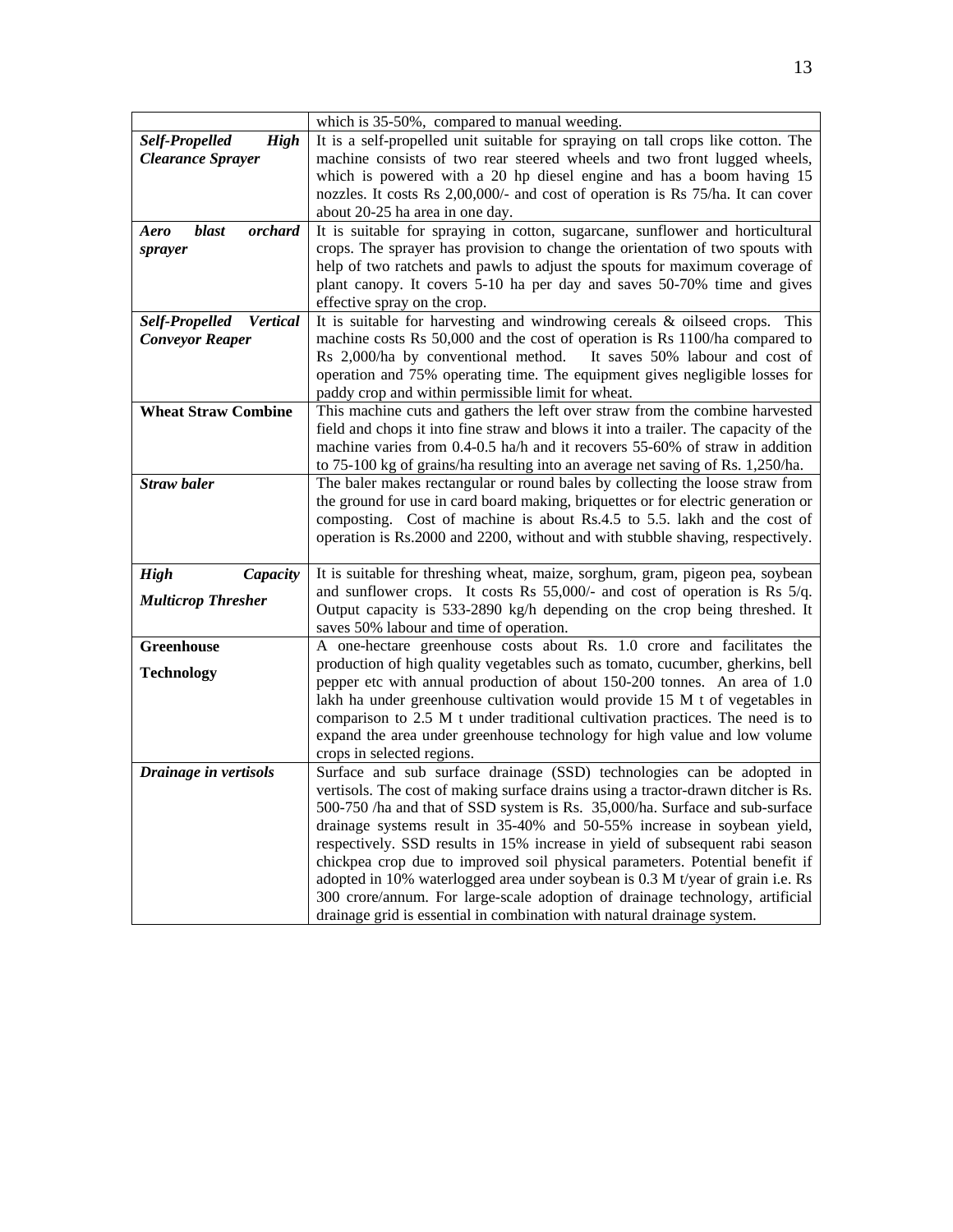| Pressurized<br><b>Irrigation</b>          | Pressurized irrigation consisting of sprinkler and drip systems help to increase  |
|-------------------------------------------|-----------------------------------------------------------------------------------|
|                                           | yield by 40-50% and also achieve water saving of 30-70% depending upon the        |
| systems                                   | crop. Sprinkler irrigation can be adopted for almost all crops (except rice and   |
|                                           | jute) and in various soils and topographic conditions. Drip irrigation is more    |
|                                           | effective in horticultural crops, cotton and sugarcane.                           |
| <b>Modern Rice Mills</b>                  | Of the 130 M t paddy, 65% is milled through 35000 modern rice mills and the       |
|                                           | remainer in 105,000 traditional hullers and shellers yielding rice outturn of 70- |
|                                           | 72% and 65-68%, respectively. Therefore, the traditional rice milling sector      |
|                                           | requires modernization to yield additional 2.0 M t of rice worth Rs. 2500 crore.  |
|                                           | The modernization will also yield additional 2.0 M t of rice bran which in turn   |
|                                           | will give 0.25 M t of high quality rice bran oil (RBO) having an economic         |
|                                           | value of Rs. 1000 crore. A 2.0 t/hr capacity modern rice mill requires an         |
|                                           | investment of about Rs. 60 lakh.                                                  |
| <b>Modern Pulse Mills</b>                 | India produces about 15 M t of pulses annually and 75% of it is milled in about   |
|                                           | 14000 Dal mills. The milling losses in these mills are 10-12% in the forms of     |
|                                           | powder/ brokens/ chuni giving only 68-70% recovery while the potential            |
|                                           | milling outturn is about 80% if proper pre-treatments are given and the mill is   |
|                                           | upgraded. Using modern dal mills, about 1.0 million tonnes of additional dal,     |
|                                           | worth about Rs. 4000 crore, for human consumption could be retrieved. Cost        |
|                                           | of a modern dal mill of 200 kg/ hr capacity is Rs. 30 lakh.                       |
| <b>Modern Mechanical Oil</b>              | About 50% of the oilseeds are processed using traditional ghanis where the oil    |
| <b>Expellers</b>                          | recovery is only 75%. However, the modern tapered mechanical expellers            |
|                                           | extract about 90% of oil. Therefore, there is a need to convert the traditional   |
|                                           | ghanis into the modern mechanical expellers to yield additional 0.75 M t edible   |
|                                           | oil worth Rs. 3000 crore. Cost of a modern mechanical oil expeller of             |
|                                           | 100kg/hr capacity is Rs. 15 lakh.                                                 |
| <b>Modern Ginneries</b>                   | Cotton ginneries need to be modernized for competitiveness in lint production.    |
|                                           | Variable speed double roller (VSDR) gins permit independently controlling the     |
|                                           |                                                                                   |
|                                           | speeds of rollers so as to increase the efficiency. About 30% energy saving is    |
|                                           | realized by employing the VSDR gins in place of traditional Double Roller         |
|                                           | gins. Cost of a VSDR gin of 65 kg lint/ hr. capacity is Rs. 70,000.               |
| Cooled<br>Evaporatively                   | With a view to reducing post harvest losses in horticultural produce,             |
| <b>Storages (ECS)</b>                     | evaporatively cooled storages (ECS) in production catchments for short            |
|                                           | duration storage and pre-cooling are essential. Establishment of 1 million ECS    |
|                                           | of 2 tonne capacity each in horticultural production catchments creates a         |
|                                           | storage capacity of 2 million tones that saves 1 M t of fruits and vegetables     |
|                                           | annually. The cost of a two-tonne capacity ECS is Rs. 50,000.                     |
| <b>Stalk</b><br>Particle<br><b>Cotton</b> | Particleboards can be manufactured from cotton plant stalks, which are            |
| Board                                     | presently being used as fuel by farmers. Technology for this is available.        |
| <b>Accelerated Retting of</b>             | A jute retting technique has been developed and standardized that gives better    |
|                                           | quality fibre with 1-2% increase in yield and requires considerably less water    |
| Jute                                      | $(1:2.5$ in comparison to 1:20 in the conventional process). The farmers would    |
|                                           | get additional Rs.100/quintal due to higher yield and quality.                    |
| scale<br><b>Small</b><br>lac              | A small scale lac processing unit (100 kg/day), ideally suitable for tribal       |
|                                           | population, is available for primary processing in production catchments. Total   |
| processing unit                           | cost of the unit is Rs. 5 lakhs. It generates an employment of 750 man-days in a  |
|                                           | year and the net profit is Rs. 25,000 per month.                                  |
| <b>Fish Transport for local</b>           | A 150 kg. capacity transport vehicle, costing Rs. 20,000, has been developed      |
| vendors                                   | for marketing of iced fish (1:1 ice and fish ratio on weight basis) by local      |
|                                           | vendors The spoilage of fish over a period of 8 days is negligible.               |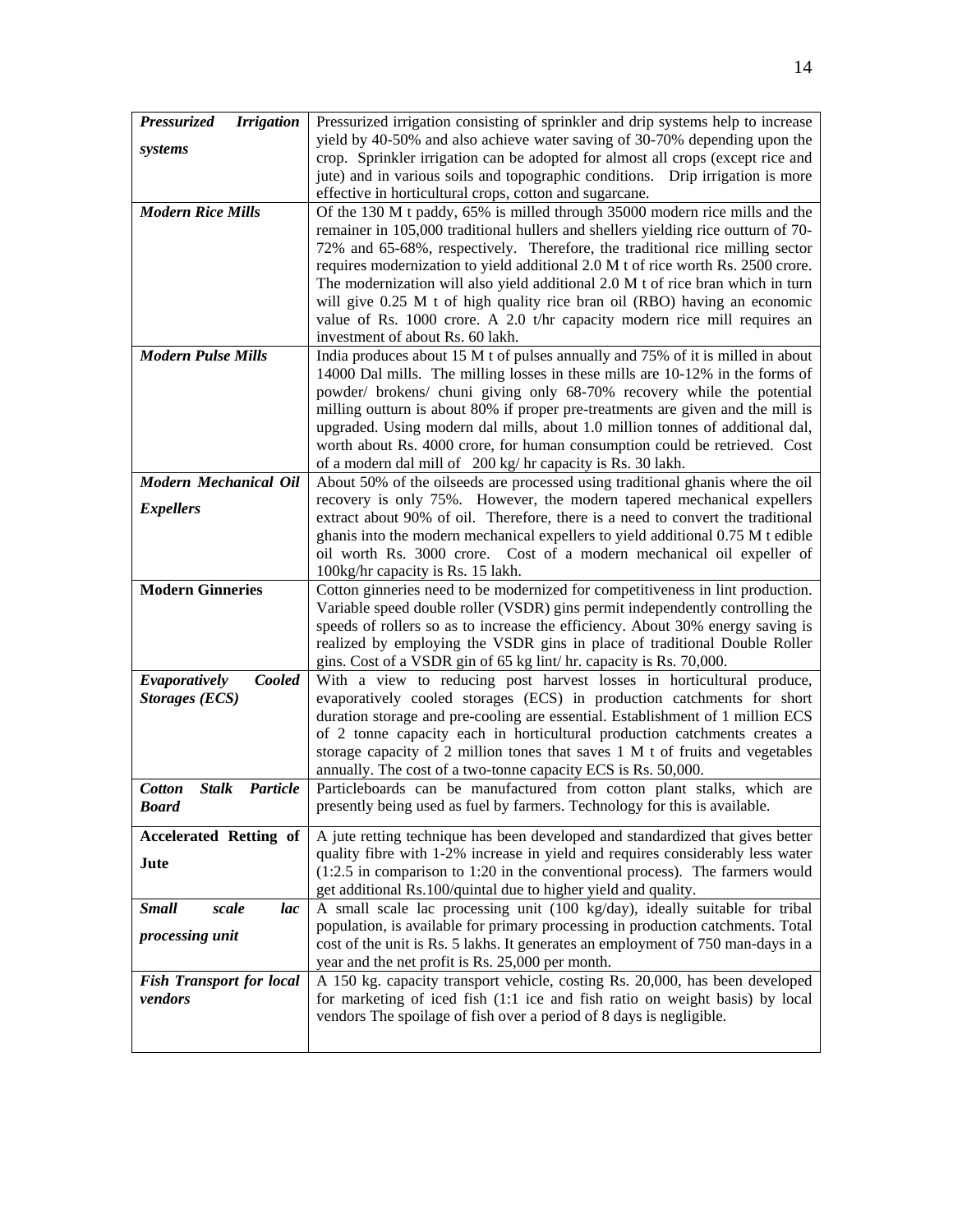| Solid-state biogas plant | The improved fixed dome biogas plant require 75 - 100% less water, produce<br>up to 30% more gas, require $\frac{1}{4}$ <sup>th</sup> space for slurry storage/drying and cost 10%<br>more compared to the common designs. The feeding of substrate and handling<br>of the digested slurry is easier.                                                                                                                                                                                                                                                                                                                           |
|--------------------------|---------------------------------------------------------------------------------------------------------------------------------------------------------------------------------------------------------------------------------------------------------------------------------------------------------------------------------------------------------------------------------------------------------------------------------------------------------------------------------------------------------------------------------------------------------------------------------------------------------------------------------|
|                          | The above is an account of the status, potentials, constraints and technological<br>options available in different segments of Indian agriculture, for enhancing<br>farm productivity and profitability. Perusing a host of technologies available<br>from different sources including the ICAR Institutes and Agricultural<br>Universities as also the strengths the different States have with regard to<br>resources and commodities, internal market and possibilities of export, a plan<br>for 'State specific Technological Interventions' is proposed in the document,<br>for achieving the desired agricultural growth. |

In the present scenario, India needs to produce much more than in the past from shrinking and deteriorating land and water resources to meet the future demand and compete in the global market. Technology intervention can meet the future challenged of alleviating supply side constraints and meet the growing needs for food, feed, fodder and fibre. The improved technologies would augment farm income, generate employment opportunities, conserve natural resources, restrict imports, promote export and increase value addition for higher, accelerated and inclusive agricultural growth. The existing extension system need to be reoriented to address the entire value chain from production to consumption for quick delivery of improved technologies and harnessing their potential for enhancing net monetary returns per unit of area, time, input and energy.

# **7. Contract and Corporate Farming**

India's potential in agriculture is yet to be fully harnessed. The shortcomings range from small and fractured holdings of land to the policies per se. Corporate houses are now in direct engagement with farmers through contracts that offer the rural population a better deal than they were getting till now.

Contract farming generally involves a pre-agreed price between the company and the farmer, alongwith measures of quality, quantity, acreage to be formed, and/or duration of the contract. In this system, the contractor supplies all the inputs required for cultivation, and the farmer is responsible for land and labour. However, the terms and nature of the contract vary according to the crops grown, the agencies involved, the farmers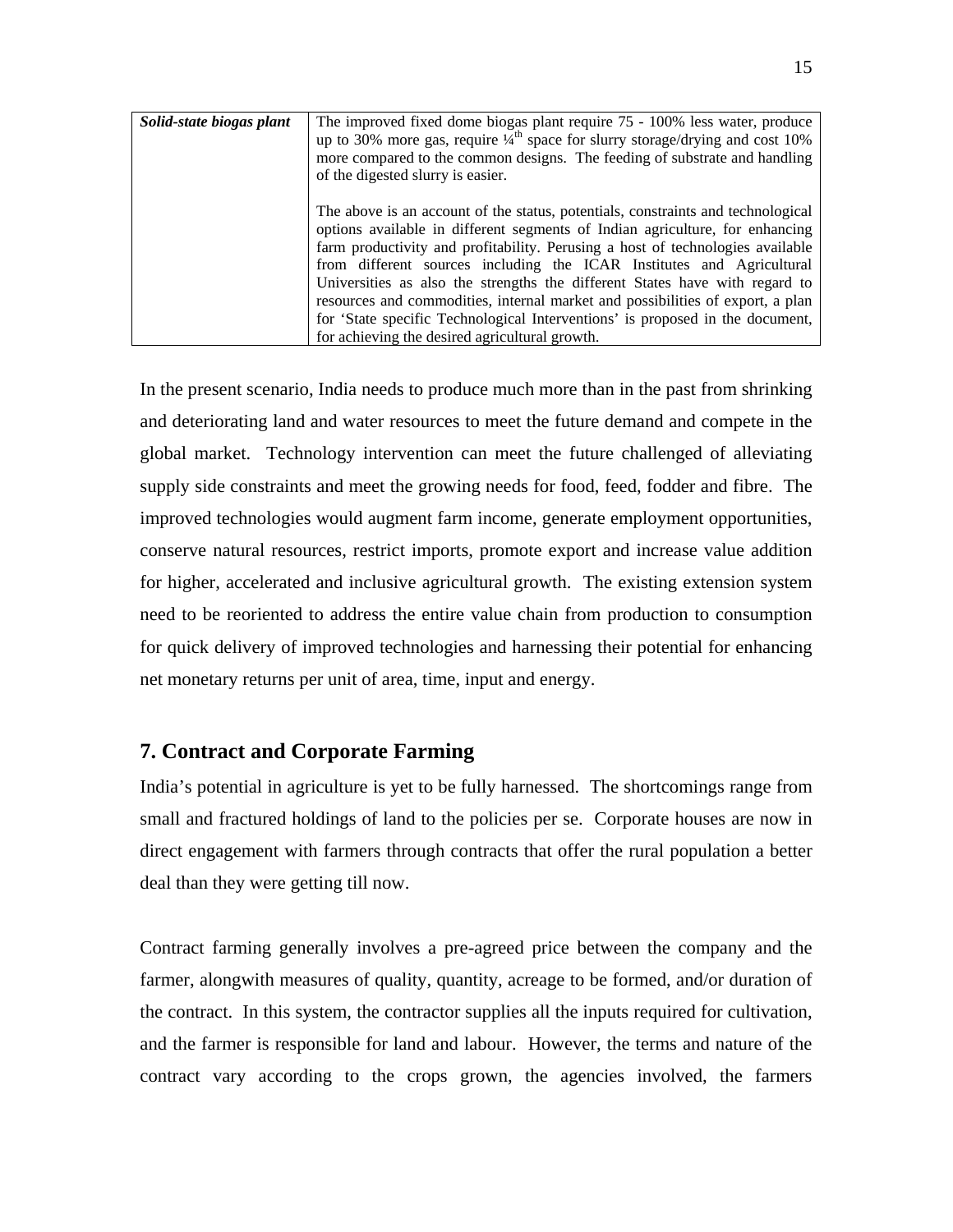themselves, and the technologies and context in which contract farming is taken up. The farmer's participation is generally limited to the production.

One of the most critical issues associated with contract farming is that there will be a shift from staple crops such as rice and wheat to crops required by the food-processing industries and those catering to the overseas markets. The switch to contract farming leads to a rise in exports as well. This may affects country's food security, and increases dependency on imports. For a corporate, the object of contract farming is to integrate the supply chain and ensure timely availability of materials, both in quantity and quality. It also reduces the procurement cost by eliminating the middlemen. It is a win-win situation for both, corporates and farmers.

Not only do the corporates get produce as per their specifications, the cost is much lower. With debt rampant, and soaring seed and fertilizer cost, contract farming appears a blessing, since all the inputs along with the know-how and updates will be provided by the corporate entity, and there is also a guarantee of purchase of the produce after harvest. With agriculture increasingly seen as a risky proposition, the promise of economic security within the contract farming system is rather very attractive. The health of soil a few years hence is a legitimate concern, but many farmers may ignore this to ensure their more immediate gains from contracting with companies. The known problems not withstanding, it appears that contract farming is soon set to become much more common in Indian agriculture.

The slow growth in farm sector gives economists and planners the jitters and the government is anxious that farming be diversified into horticulture and live-stock farming so as to achieve 4% growth in agriculture, which can reflect 8% growth in GDP. Contract farming is one of the quick-fix solution. No doubt farmers can get quick returns but at the cost of soil fertility and long-term growth. In spite of the steep increase in minimum support price (MSP), the government is finding it difficult to garner enough foodgrain stocks for public distribution system (PDS). Imports may become difficult as foodgrains production is slowing, even in the so-called surplus economies. India's cultivable area extends to over 149 million hectares, of which, 45 million hectares is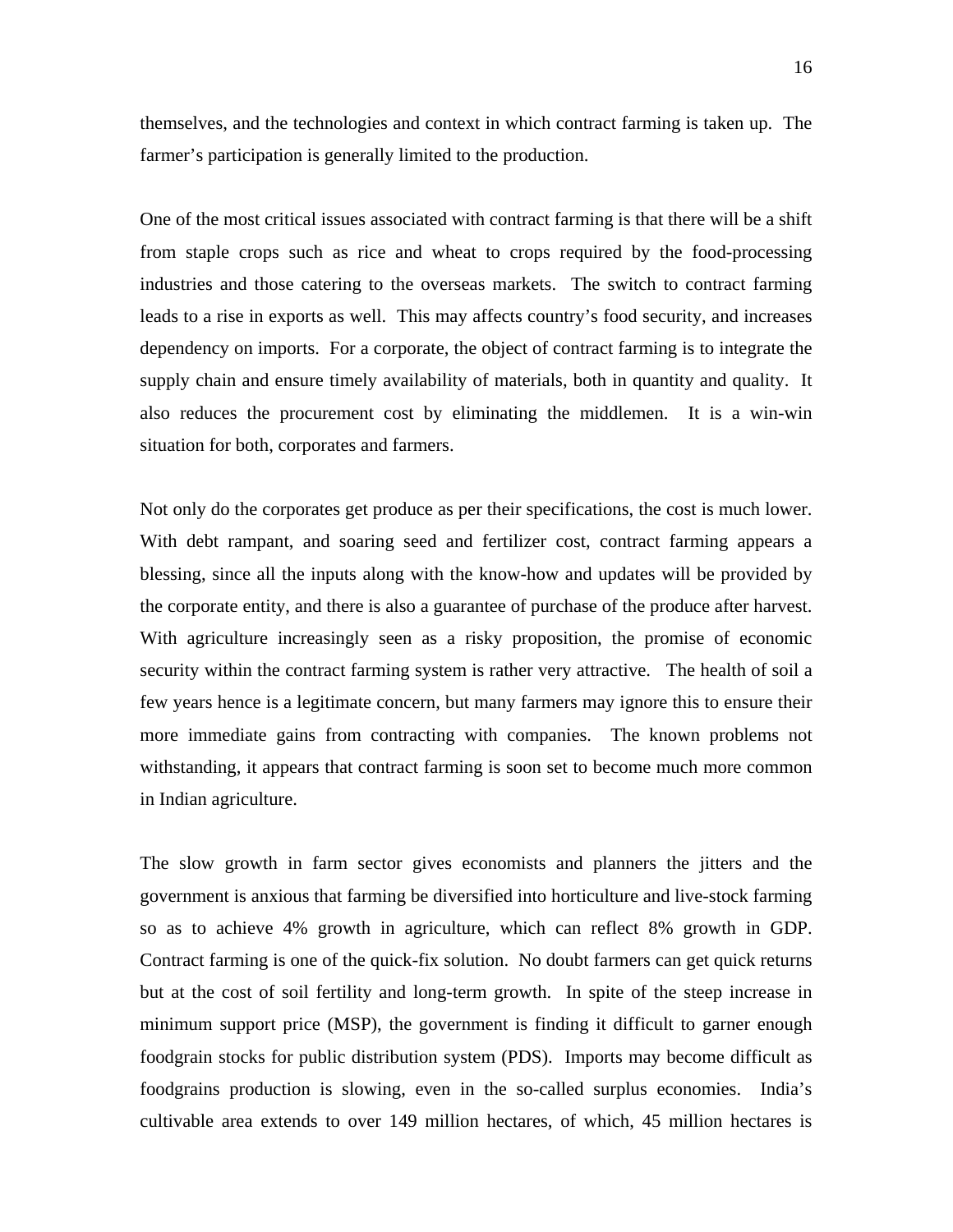irrigated. Even if 30% of the annual rainfall is diverted to catchment area, the farmer's water needs would be fully solved. Fertility and productivity growth through traditional water farming methods should be re-discovered. India has significant bio-diversity and is home to a wide range of edible plants. Efficient agricultural input management together with a good system of water management can save and rejuvenate countless number of herbs, shrubs and plant wealth, sustaining and providing farmers with alternative sources of income.

The opponents of corporate farming argue that allowing companies to buy land will make farmers landless since the companies would offer prices which may be too tempting for the poor farmers to resist and they may not be able to negotiate fair price for their land. Land owners, therefore, would run the risk of becoming landless. Further, other stakeholders in such land other than the title holder, like women or children, may run a risk of losing access to such land and therefore food security and social status. This has serious gender implications in an already gender biased rural context. To avoid such a situation, it may be better to allow only leasing in of land by the companies and **to share the company profits with the farmers who will lease out land to the companies.** 

In India, agriculture is not a business carried out for profit, but a source of livelihood. Agriculture in India still engages about 60% of the workforce and contributes about 19% of the GDP. A very large number of the farmers/cultivators belong to the category of small and marginal holders. The number and proportion of such holdings have been growing over time and they depend on agriculture-based activities, to make their living. Therefore, what happens to small and marginal farmers has implication for the entire economy and peoples livelihood. Otherwise, they will only be losers in the process of globalization and liberalization. The viability of the small-holding is an important issue, and promoting agricultural diversification towards high value crop through an efficient marketing system is considered to be one of the means through which this can be achieved.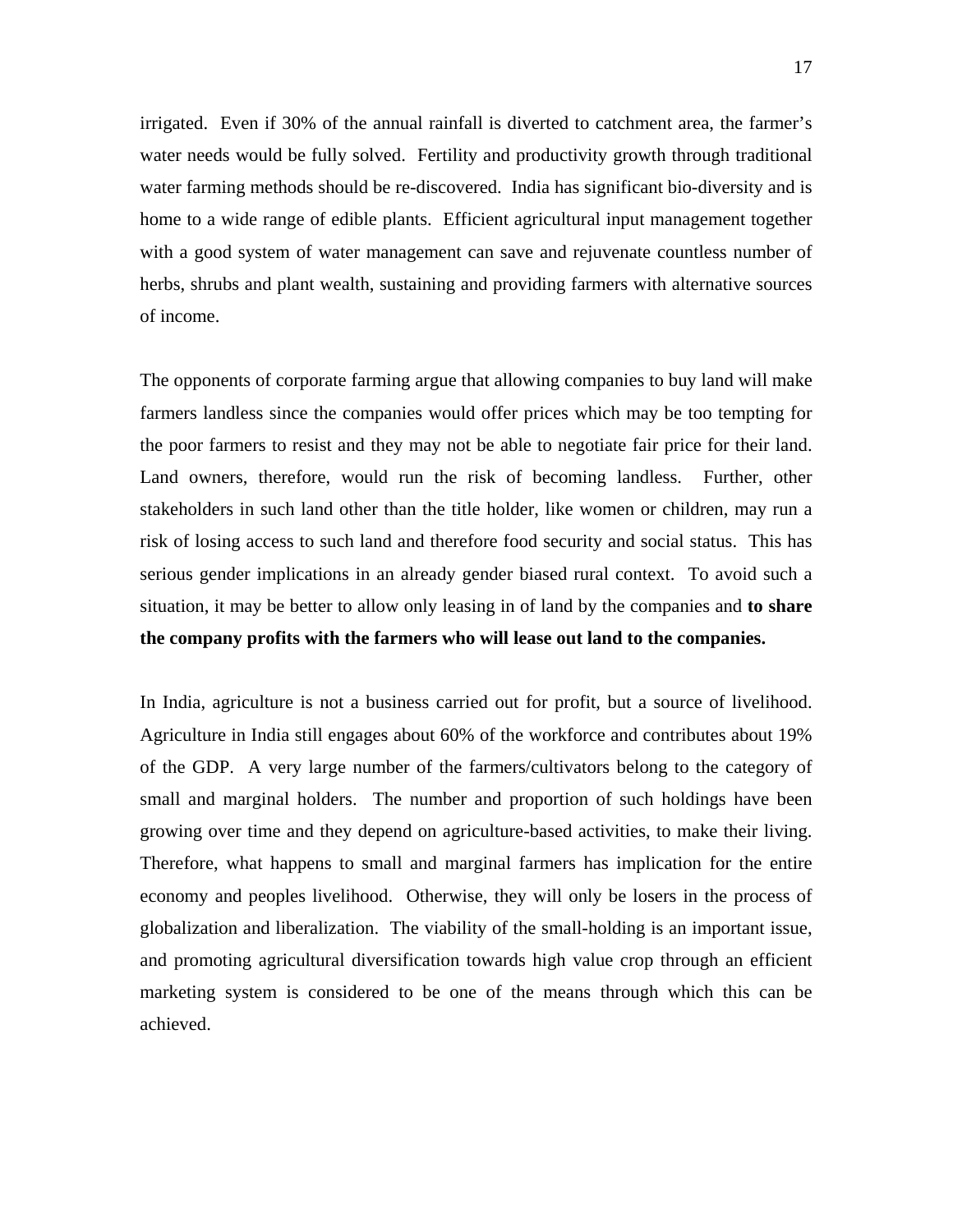# **8. Agricultural Market Reforms**

In the present agricultural marketing set up, while traders operating in the agricultural produce marketing centres (APMC) are well organized and educated, the farmers lack in mutual organization and end up functioning in isolation. This often leads to unfair price detection in the open auction system conducted at the APMCs. Farmers are not allowed to quote their own selling price. They become the price takers and have only two options – either to accept the bid or to take their material back home. **This often leads to distress sale.** Consequently, the farmer's plight is that prices exposed in the auction, which are theoretically the optimal prices discovered through the open bidding process, are often unfair to them. Since they do not have any alternative avenue, they are virtually compelled to sell at such price.

As per data involving some agricultural produce, farmers get only 35% of the price paid by the consumers. Although, a part of the differential, 60-65%, can be contributed to cost of transportation, packaging, sorting, grading, taxes, loading/unloading, branding, etc. Nevertheless, a large chunk is appropriated by the long chain of intermediaries ranging from 6-8 between the farmers and the end users.

In the USA, farmers get 60-65% of the price paid by the end users. The value chain in developed countries like the USA is much shorter as it is shown below:

| <b>Agricultural Marketing Systems in</b> |            |  |  |
|------------------------------------------|------------|--|--|
| India                                    | <b>USA</b> |  |  |
| Farmer                                   | Farmer     |  |  |
|                                          |            |  |  |
| Consolidator                             | Wholesaler |  |  |
|                                          |            |  |  |
| Commission Agent                         | Retailer   |  |  |
|                                          |            |  |  |
| Trader                                   | Consumer   |  |  |
|                                          |            |  |  |
| Wholesaler                               |            |  |  |
|                                          |            |  |  |
| Retailer                                 |            |  |  |
|                                          |            |  |  |
| Consumer                                 |            |  |  |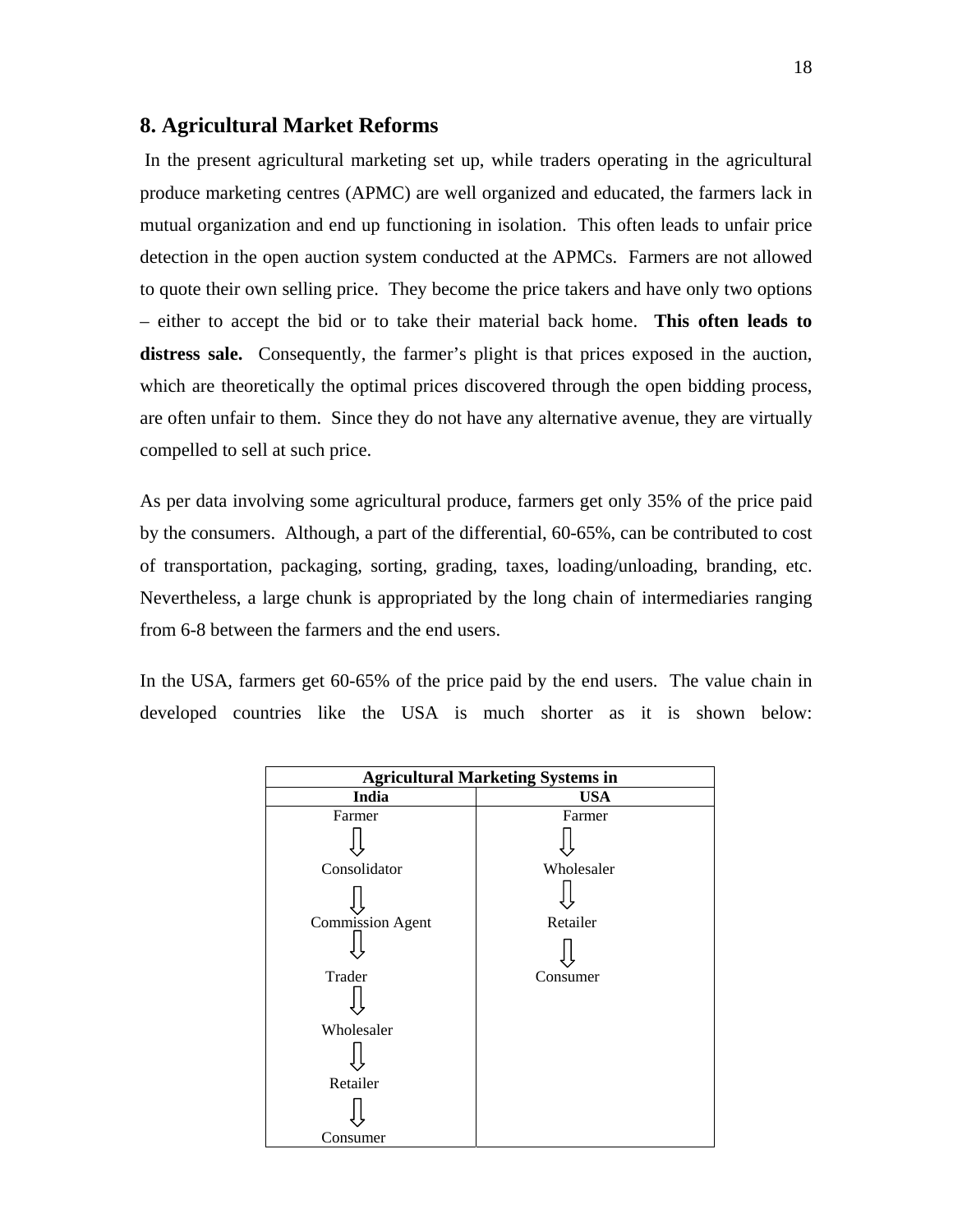Direct marketing (Farmer to Consumer) has been experimented in India. At present, these markets are being run at the expense of the state exchequer, as a promotional measure, to encourage marketing by small and marginal producers of fruits and vegetables without the help of middlemen. Considering the vastness of India, more and more such market need to comp up in the organized sector so that they can be developed in tune with the backward and forward linkages of the markets.

In case of milk, there has been a spectacular achievement through the white revolution by developing a cooperative society of milk producers under the aegis/brand name **Amul**. In course of the process of developing an efficient direct marketing chain through Amul, milk producers today are getting about 70% of the price paid by the consumers. In case of eggs, poultry farmers get more than 70% of the consumer of eggs being well structured and organized, and there being no APMC regulations. Hence, it is a **free market** without any regulatory restrictions.

Its implication being through reforms in the marketing process, it is indeed possible to change the entire rural economy, and this can be done without increasing the burden on the final consumer. If farmers income could be increased by reforming the agricultural produce marketing system, it can revolutionize the entire rural eco-system by improving rural purchasing power. Such a goal is achievable through setting up a national level screen based transparent institutionalized **spot market**, which can bring both farmers and end users on the same platform.

# **9. Rural Credit**

Only 27% of cultivated households get any institutional credit. Another 22% borrow from moneylenders while the remaining 51% have no access to credit at all. This means that over half of rural Indians do not borrow an account of lack of access or because they do not have the capacity to borrow. Rural credit accounts for only 15% of all bank credit. Consequently, as much as 70% of the rural poor do not have a bank account and 87% have no access to institutional sources of credit.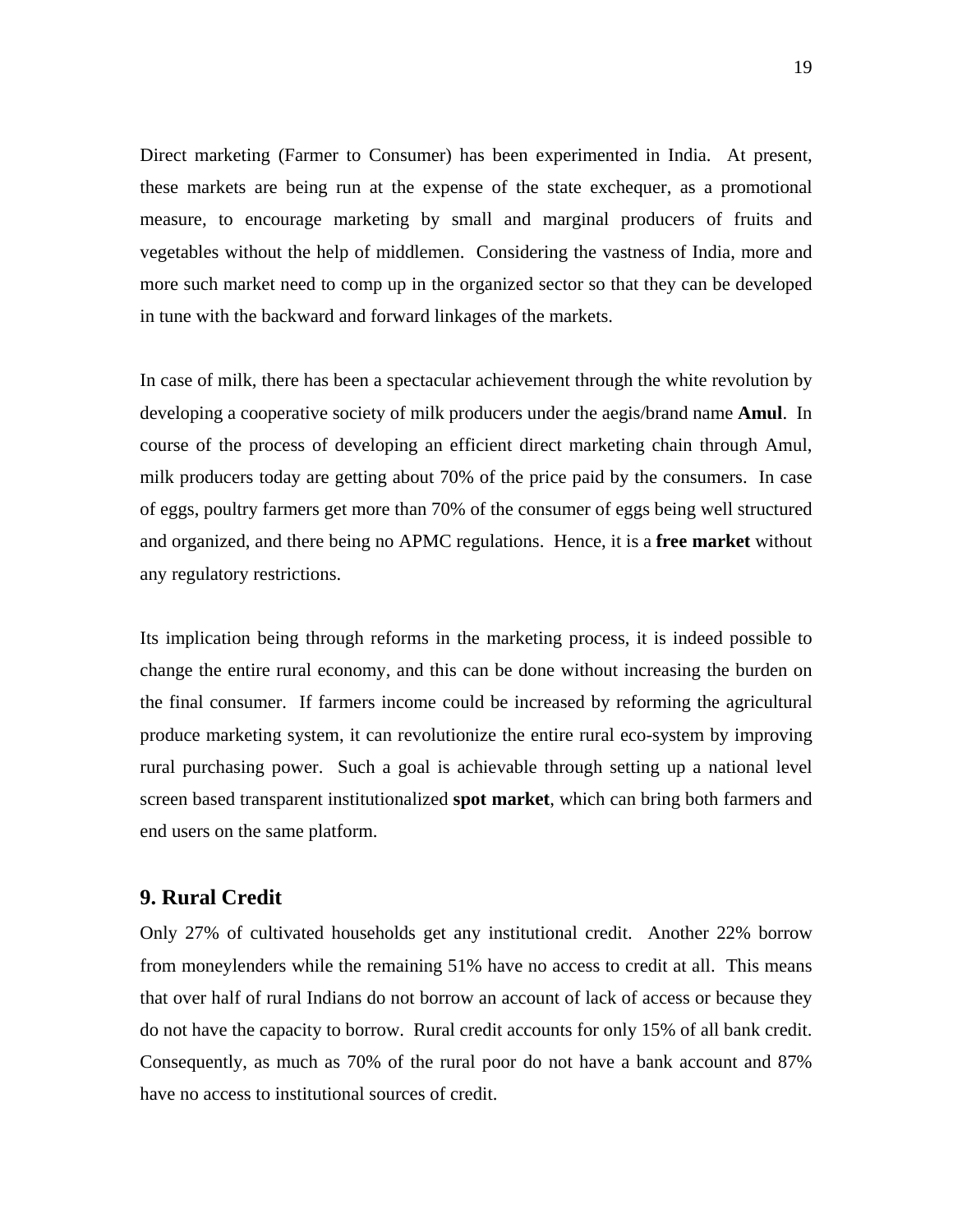Rural households need credit for a variety of reasons. They need it to meet short-term requirements for working capital and for long-term investment in agriculture and other income-bearing activities. Agricultural and non-agricultural activity in rural areas are typically seasonal, and households need credit to smooth out seasonal fluctuations in earnings and expenditures. Rural households, particularly those vulnerable to what appear to others to be minor shocks with respect to income and expenditure, need credit as an insurance against risk. In a society that has no free, compulsory and universal education or health care, and very few general social security programmes, rural households need credit for different types of consumption. These include expenditure on food, housing, health and education. In the Indian context, another important purpose of borrowing is to meet expenses for a variety of social obligations and rituals. If these credit needs of the poor are to be met, rural households need access to credit institutions that provide them a range of financial services, provide credit at reasonable rates of interest and provide loan that are unencumbered by extra-economic provisions and obligations.

### **10. National Food Security Mission**

 The Indian National Food Security Mission (NFSM) has been launched in October, 2007 following a resolution passed to this effect at National Development Council's special meeting on agriculture held on  $29<sup>th</sup>$  May, 2007 in 305 districts of 16 states. The NFSM aims at bridging yield gaps in potential areas by introducing modern technologies and improved agronomical practices to ensure that the projects additional requirement of 20 million tones of foodgrains by 2012 could be met. The Mission is expected to boost production of rice, wheat and pulses by 10,8 and 02 million tonnes respectively during 2007-08 to 2011-12. The NFSM takes an integrated approach to farm production by involving stakeholders at District, State, and National Levels and the Panchayati Raj Institutions. Each selected district has been allowed upto Rs. 20 million for taking local initiatives, and awards have been planned at different levels to incentivise better performance among the implementing agencies.

Indian farmers grow possibly every kind of crops that is grown all over the world. The availability of various agro-climatic zones has made it possible. But the problem of food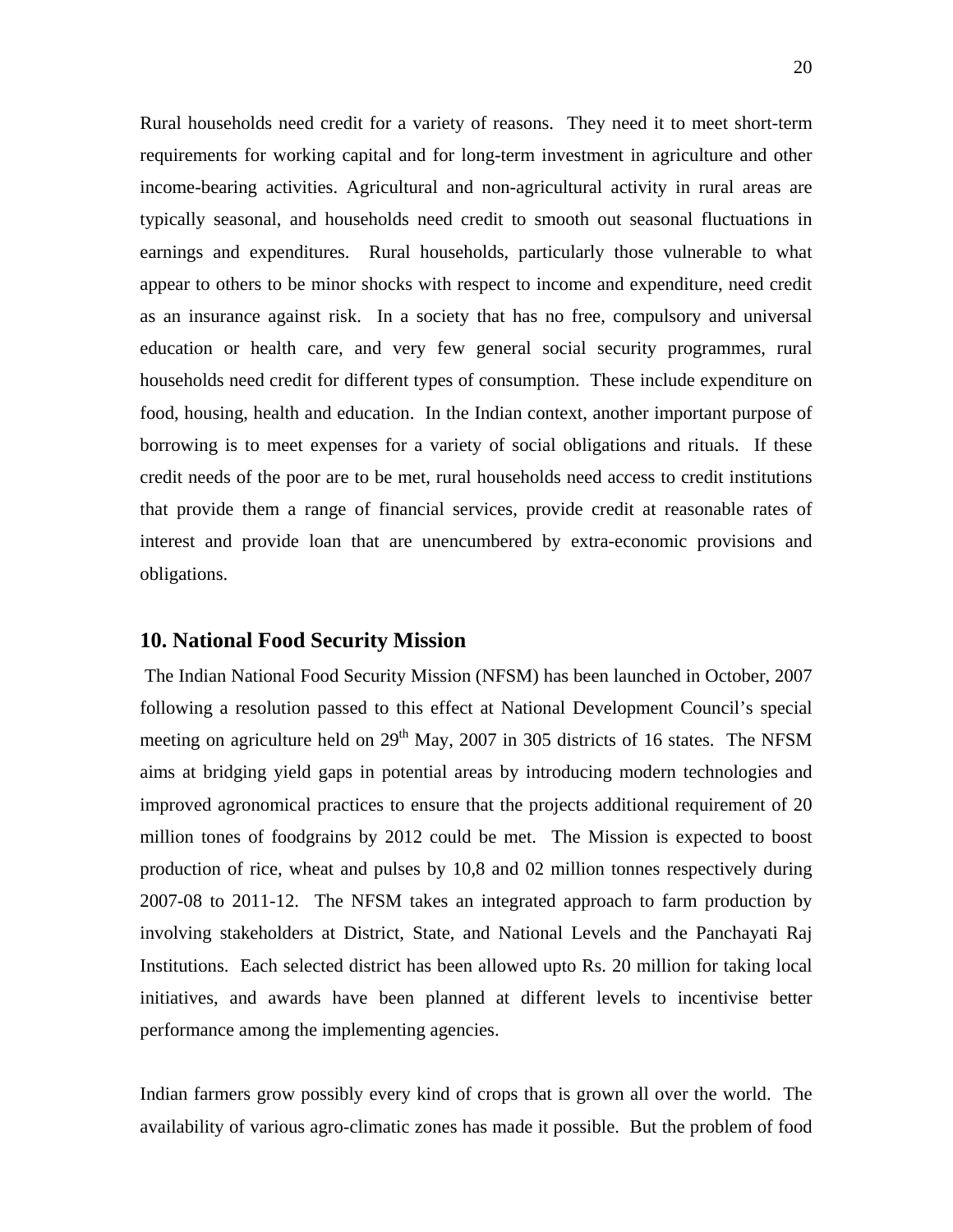security continues to loom large in India. There is issue of availability of food for all the people, all the time. There is a greater issue of access to sufficient, safe and nutritious food to meet their dietary needs and food preferences for an active life.

The current agricultural situation is facing a peculiar situation. While on one hand, there is lot more happening at the market place with liberalization of agricultural produce marketing centre (APMC) policies, entry of corporate and heavy flow of rural credit, on the other hand, the country is faced with the situation of importing foodgrains to meet its food security needs and farmers are under distress. They are not in farming by choice rather by compulsion. There is a need to provide farming allowance to poor farmers and give them wasteland to convert into agricultural land. The physical targets of production have no meaning in agriculture, instead there should be financial targets as to how much farmer gets from per unit of land and resources. There is also a need to accelerate seeds replacement ratio, which alone can substantially enhance the foodgrain production. The time has come to enhance productivity of water bodies and sea and to reorient extension focus from knowledge alone to skills and attitude improvement of farmers. There is a crisis of human resource availability in farm sector. Focus should be on achieving higher income per unit of investment rather than on yield. Farmers should be trained on seed production programmes which can increase their incomes manifolds. Youths should be attracted to agriculture.

#### **11. Food Security and Right to Food**

Food security is the access of all people to sufficient, safe and nutritious food to meet their dietary needs and food preferences for an active and healthy life and food sovereignty is the right of people to determine their own policies and strategies for the sustainable production, distribution and consumption of food, with respect for their own culture and their own system of managing natural resources and rural areas.

The right to food is a human right and an essential part of the right to life. The right of every man, woman and child alone and in community with others to have physical and economic access at all times to adequate food or means for its procurement in ways consistent with human dignity. The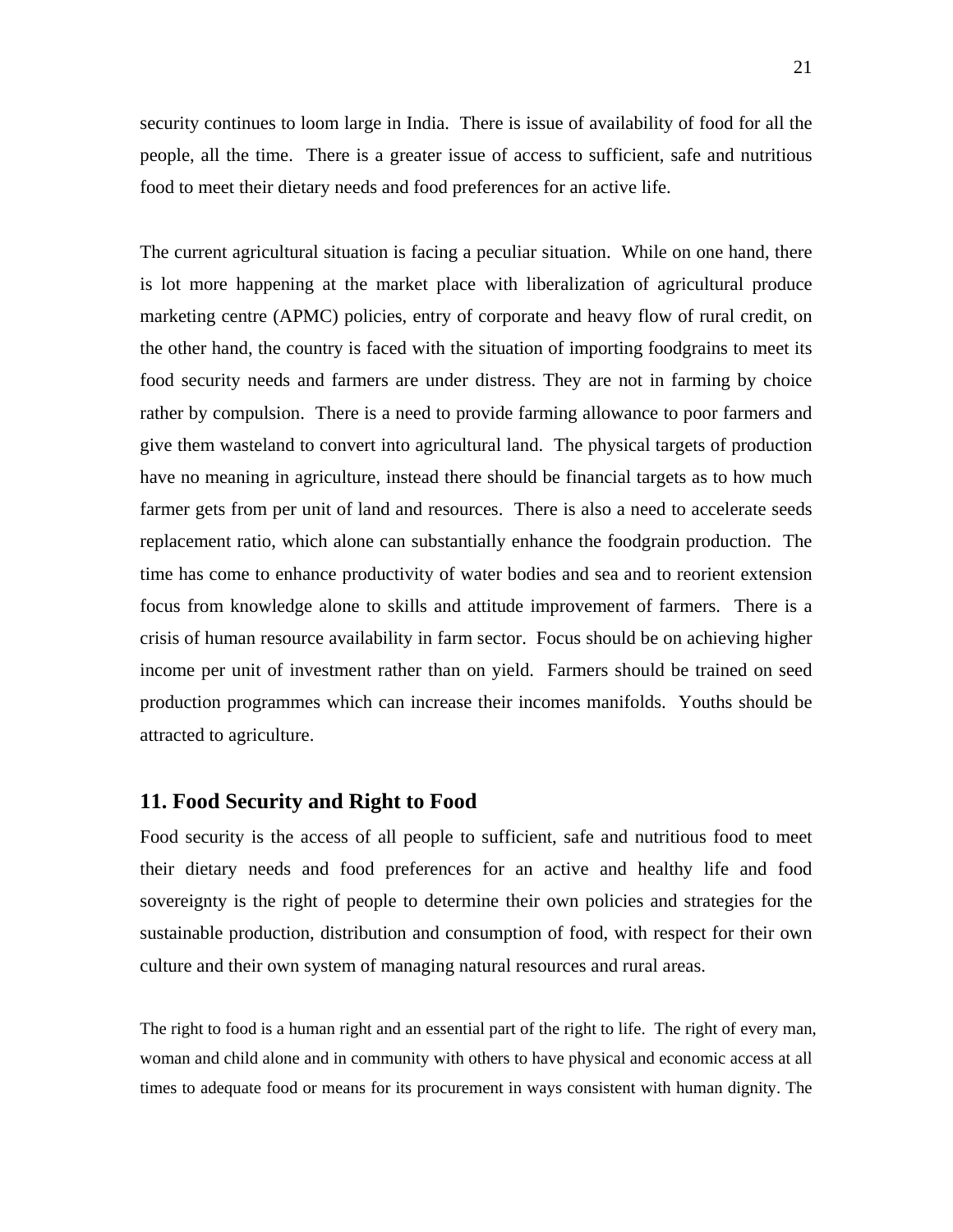right of food also implies three levels of obligations to the states. There are:

- **Respect the right**, meaning States cannot take any action that would prevent people from realizing their right to food.
- **Protect the right**, meaning States have to ensure that no one deprives anyone else of the right.
- **Fulfil the right**, meaning States must facilitate actions that will strengthen people's access to and use of resources.

Finally, whenever an individual or group is unable to enjoy the right to adequate food by the means at their disposal, States/Governments have the obligation to fulfil/provide that right directly. Adequate food means an amount and variety of food sufficient to meet all of one's nutritional needs for a healthy and active life. The right to food is more than the right to basic staples or to sufficient dietary energy. Sustainable food security can be achieved by providing.

- **Incentive** through remunerative prices for agricultural produce and products
- **Innovation** through strong national agricultural education, research and extension systems, both public and private, to generate and disseminate productivity enhancing technologies and tools.
- **Infrastructure** by constructing good roads, transport system, power supply and irrigation systems.
- **Inputs** having efficient delivery system for agricultural services, especially for modern farm inputs, agro-processing and credit.
- **Institutions** including efficient liberalized markets that provide farmers with ready access to domestic and international markets and effective public institutions to provide key services. Where there cannot be developed, private sector may come in.

# **12. Recommendations**

- 12.1 Scientific management of soil, water and bio resources.
- 12.2 Development and promotion of farmers' friendly farming system including livestock and fishery to maximize the system output.